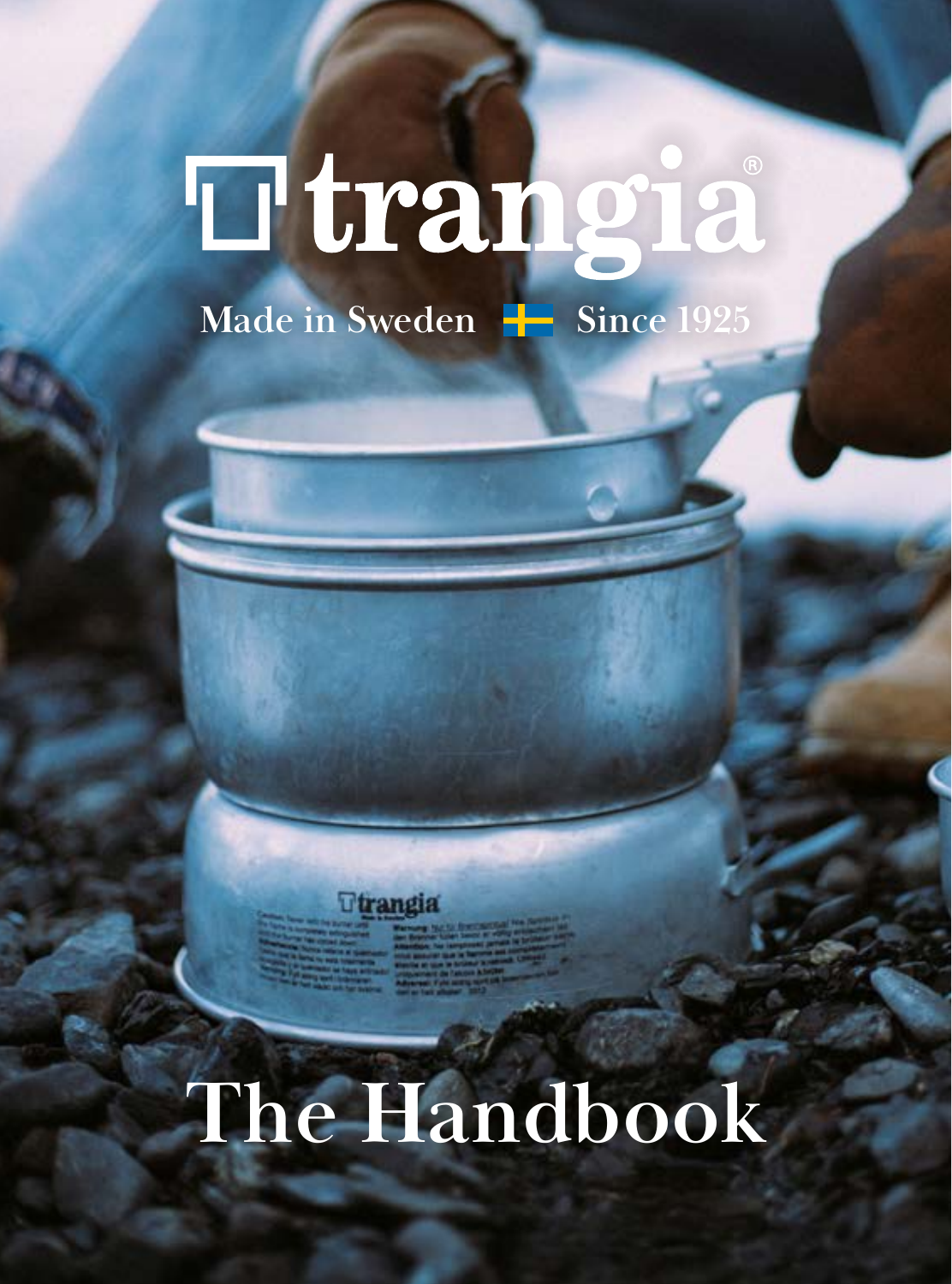# **Content**

| Snabbguide - Svenska <b>Paradicional and Snabbguide - Svenska Paradicional Anti-</b> |  |
|--------------------------------------------------------------------------------------|--|
| Kurzanleitung – Deutsch <b>Demanuaritan (b. 1943</b> )                               |  |
|                                                                                      |  |
| Indoor use - your back up stove  18-19                                               |  |
|                                                                                      |  |
|                                                                                      |  |
|                                                                                      |  |
|                                                                                      |  |
|                                                                                      |  |
|                                                                                      |  |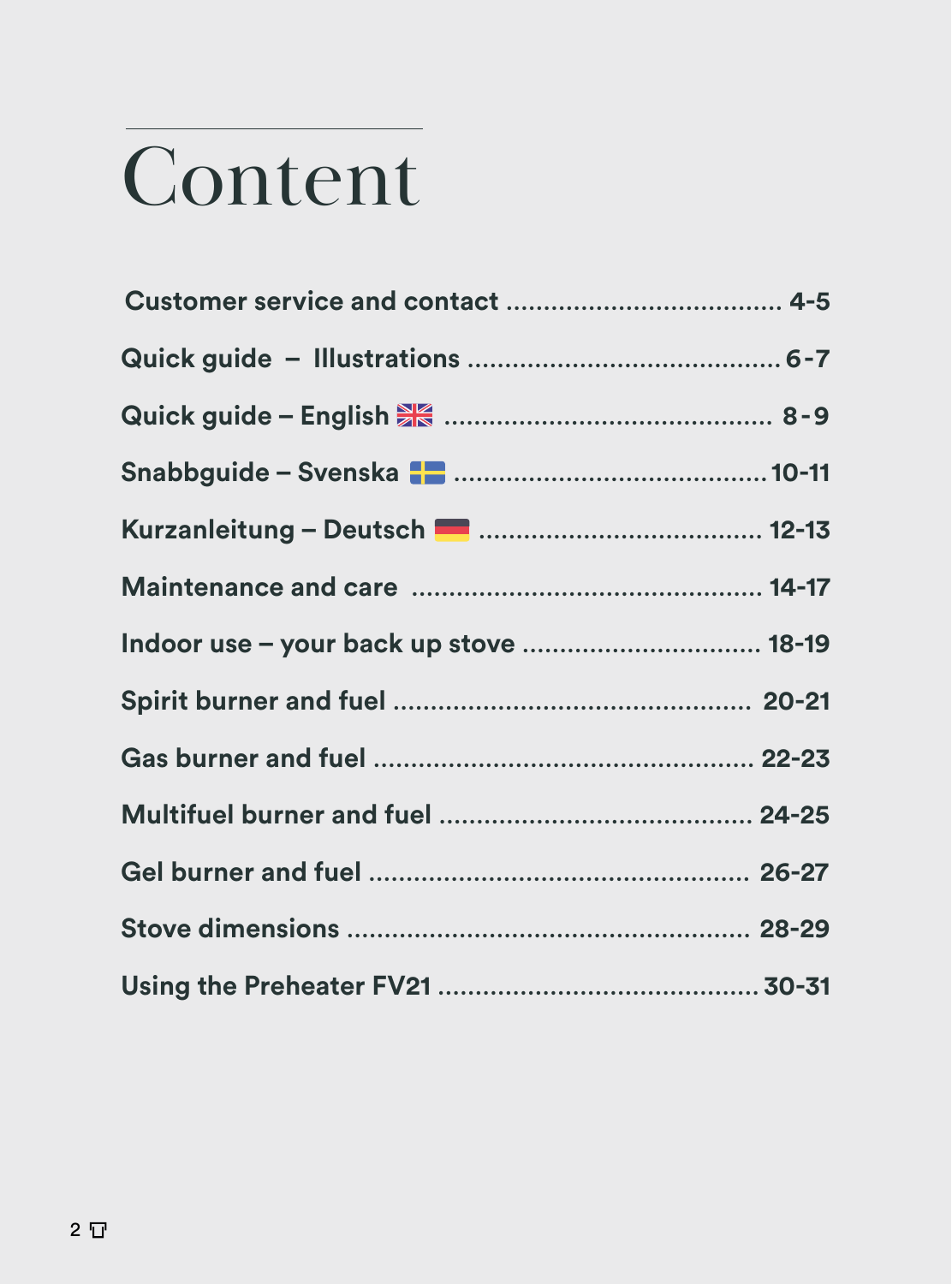## **Hello and thank you for joining us!**

**WE HOPE YOU WILL** enjoy your new Trangia product and that you already have some outdoor adventures planned. We love seeing our stoves in use so please tag us in your photos! If you have any questions for our great customer support team or just want to say hello, don't hesitate to contact us!

**See you out there!** 

**THE TEAM AT TRANGIA** 

...................... **......................**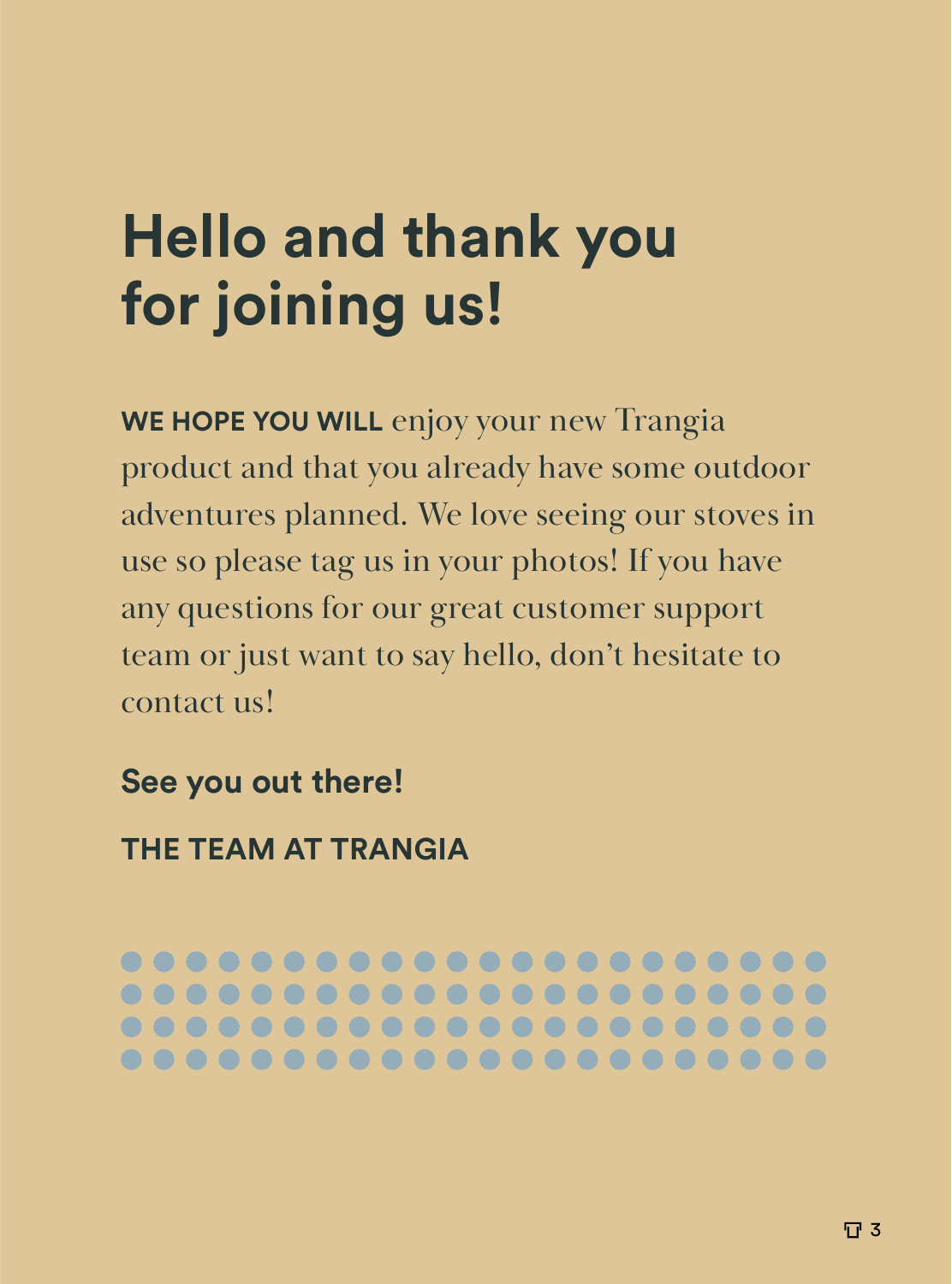# Contact us!

#### **Customer Support**

For questions or help with your Trangia products please contact our support team:

**Email:** customersupport@trangia.se **Phone:** +46 (0)640- 681335

#### **Follow us on Social media**

@trangia\_sweden @trangia.sweden



#### **Tag us**

#trangia\_sweden #trangia\_moment

#### **Web**

**Website:**  www.trangia.se **Webshop:**  www.shop.trangia.se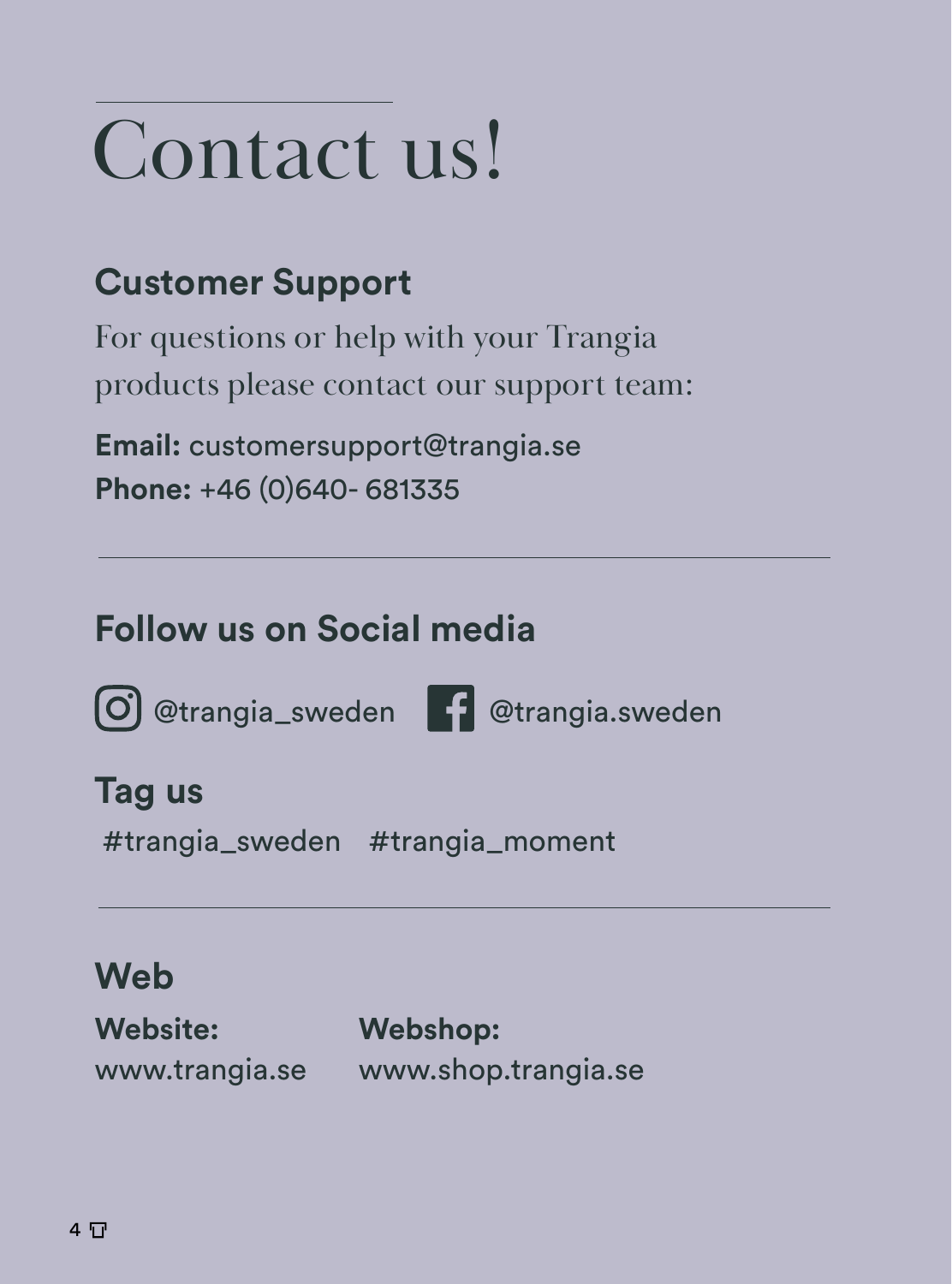# Visit us!

**YOU WILL FIND OUR** brand store with highly qualified staff and a complete range of Trangia products directly from the factory. Right by the E14 highway in the village Trångsviken in Jämtland.

#### **Factory Store and Museum**

Alsenvägen 12 83596 Trångsviken Sweden +46 (0)640-681335

#### **Head office and factory**

Trangia AB Alsenvägen 16 83596 Trångsviken Sweden +46 (0)640-681330 info@trangia.se

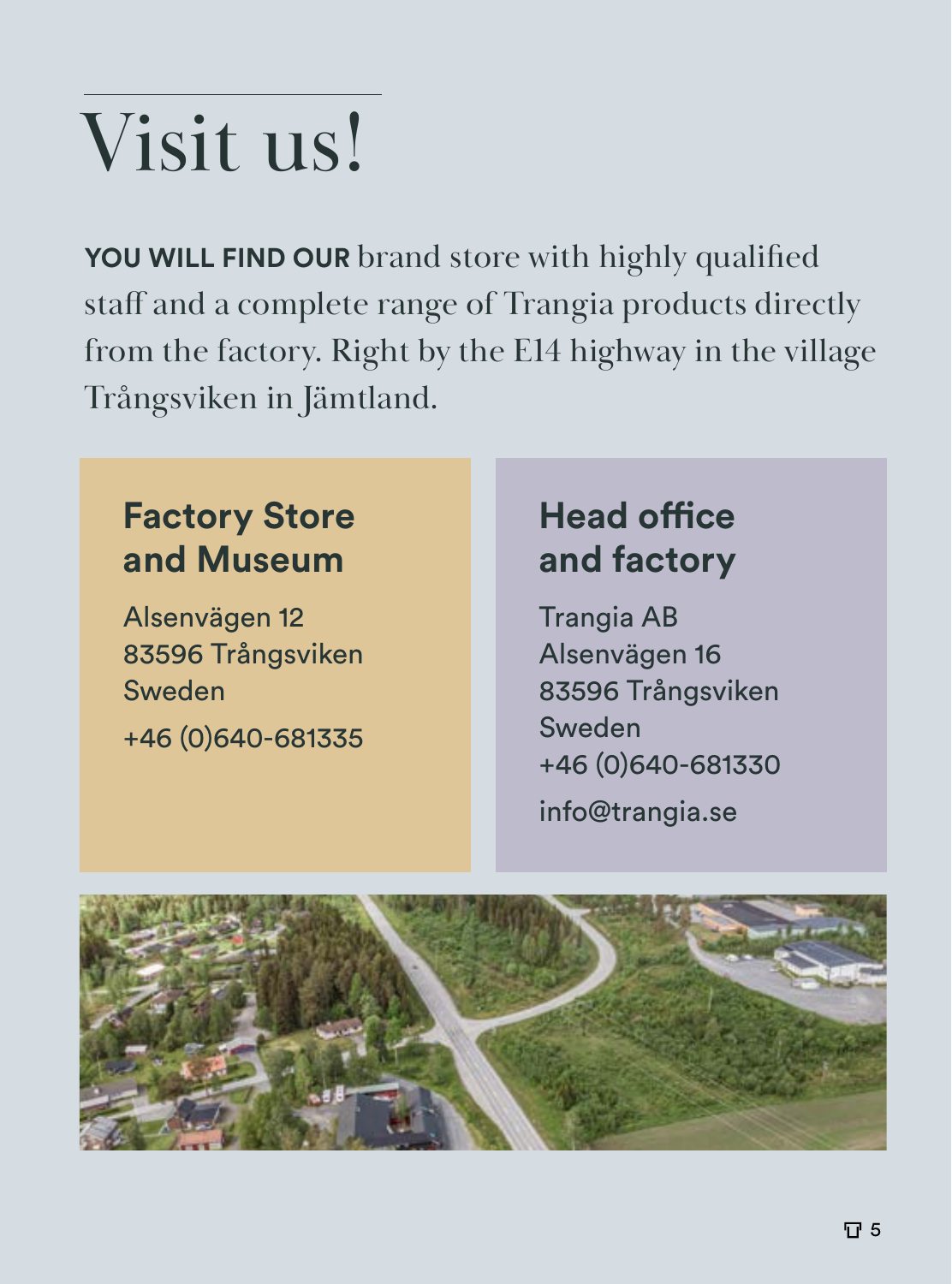

 $\begin{smallmatrix}\mathbb{G}&&\mathbb{S}\end{smallmatrix}$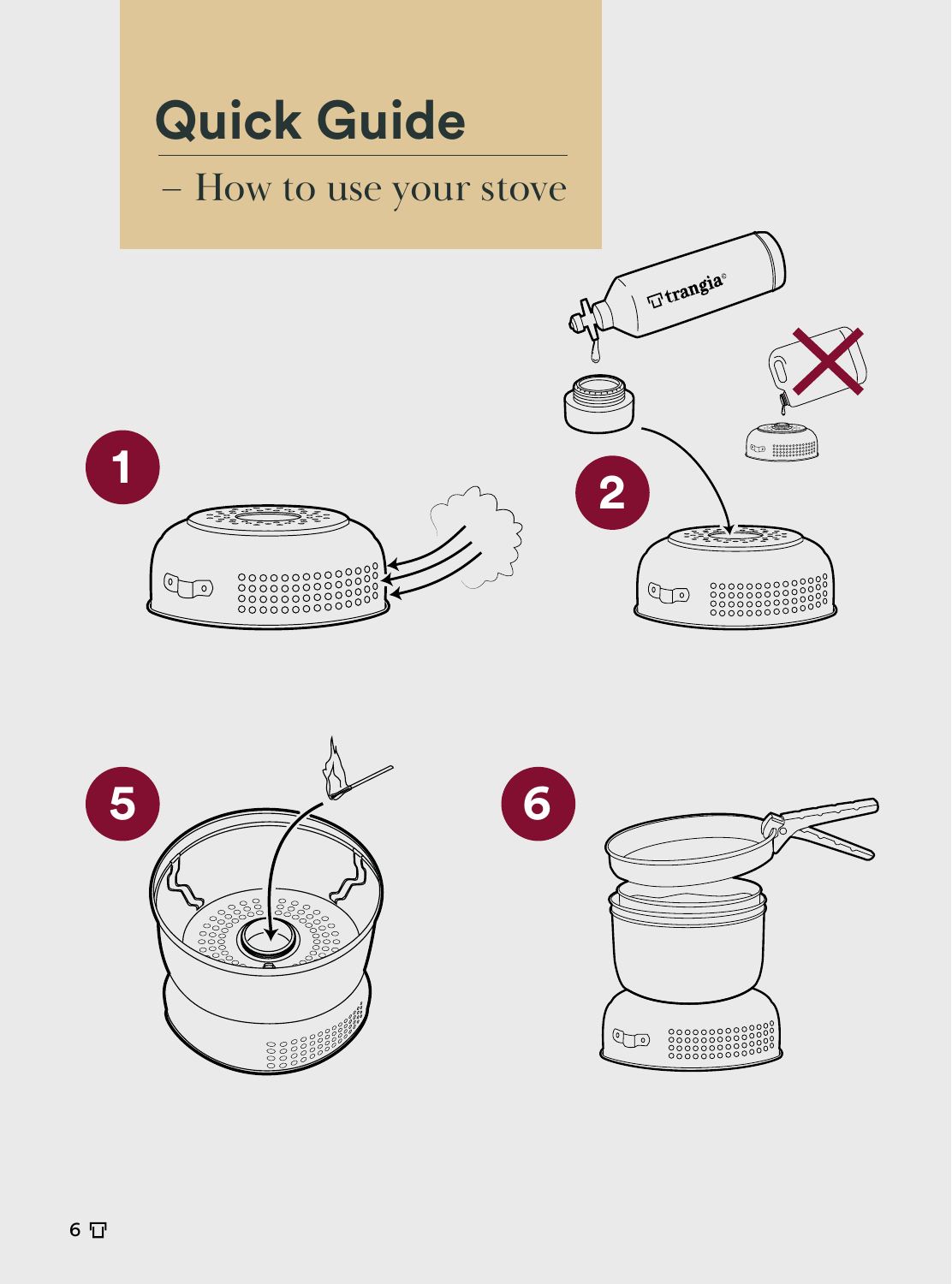







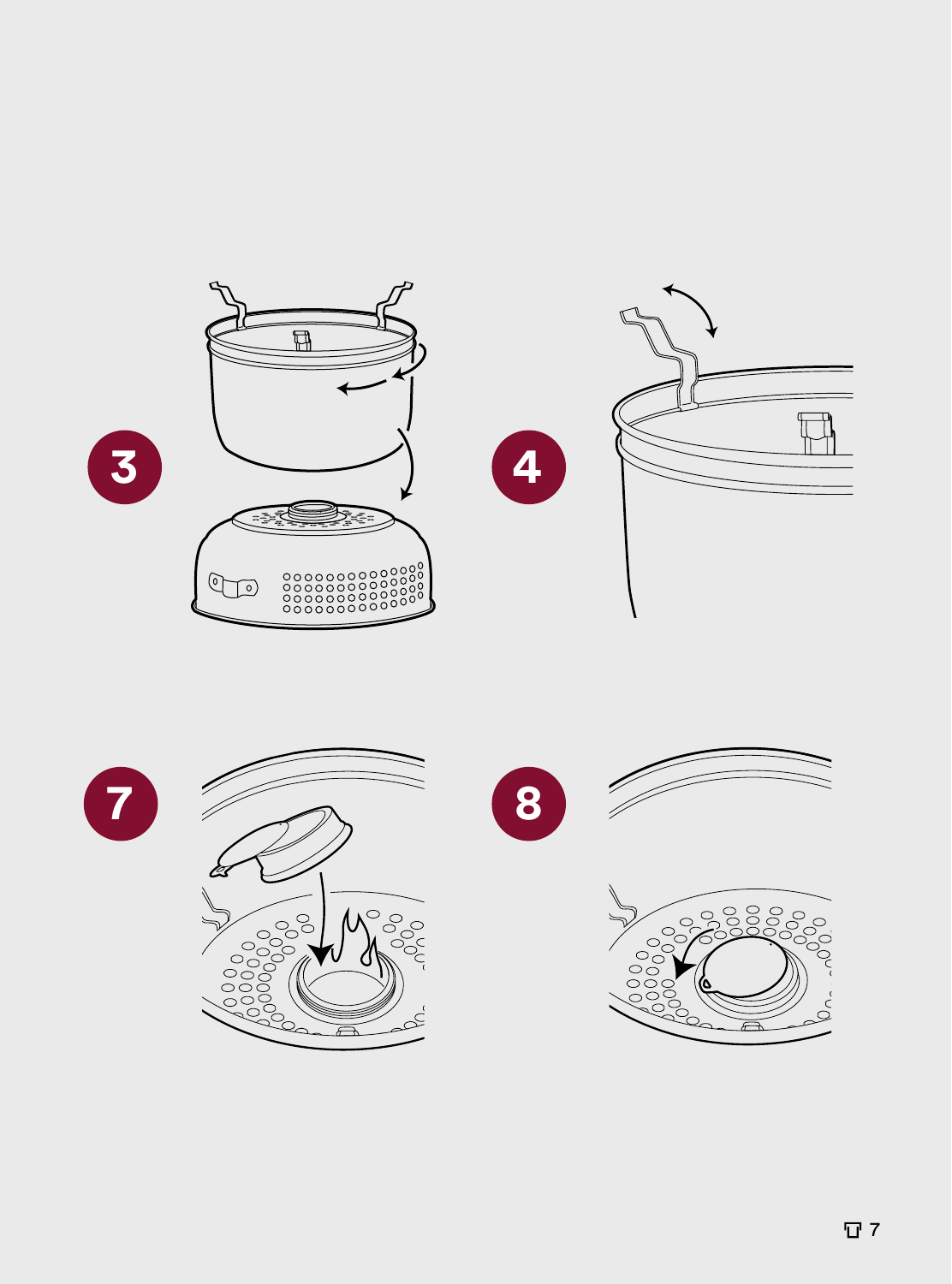

– How to use your stove

**1 PLACE THE LOWER WINDSHIELD** on a flat piece of ground, away from flammable materials and sheltered from the wind as much as possible. Position the air holes so they are facing the wind.

**2 FILL THE SPIRIT BURNER** (max 2/3 full, approx. 100 ml) and place it in the lower windshield.

**3 POSITION THE UPPER** windshield on the lower windshield and turn to fasten into place.

**4 FLIP ALL THE HOOKS** down to use a saucepan or kettle, and flip them up to use the frypan.

**5 LIGHT THE FUEL** in the burner and place the pan you are using on the stove.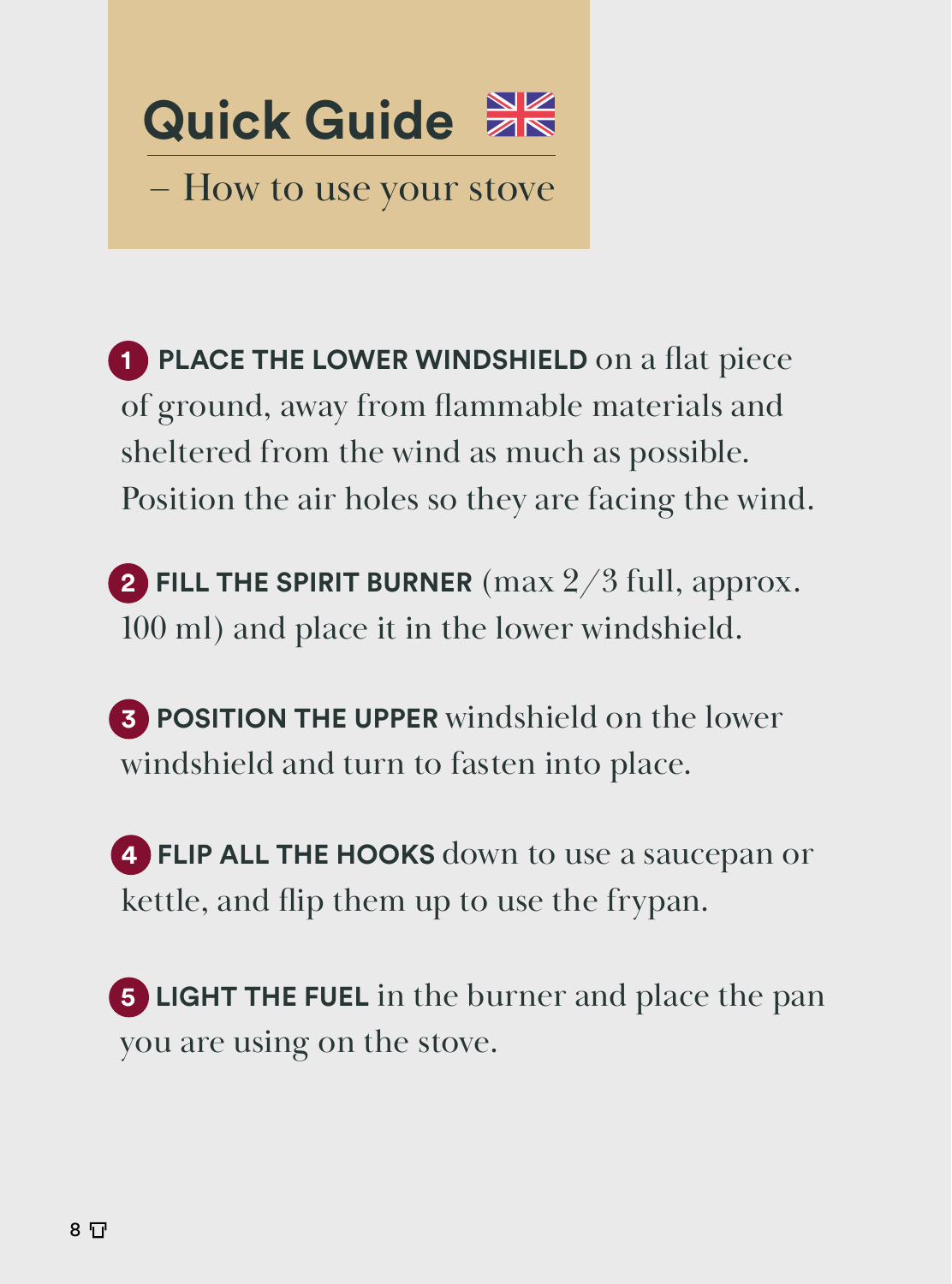**6 USE THE FRYPAN** as a pot lid in upright position for more efficient cooking.

**7 PLACE THE SIMMER** ring with open lid on the burner and regulate the flame with the brown lid.

**8 TO EXTINGUISH** the flame, close the lid on the simmer ring.

**IMPORTANT:**If the fuel burns out before you have finished cooking, wait until the burner is cold (so you can comfortably hold it with your bare hands) before refilling it. Never leave the stove unattended. Adjust the position of the stove if the wind changes direction. !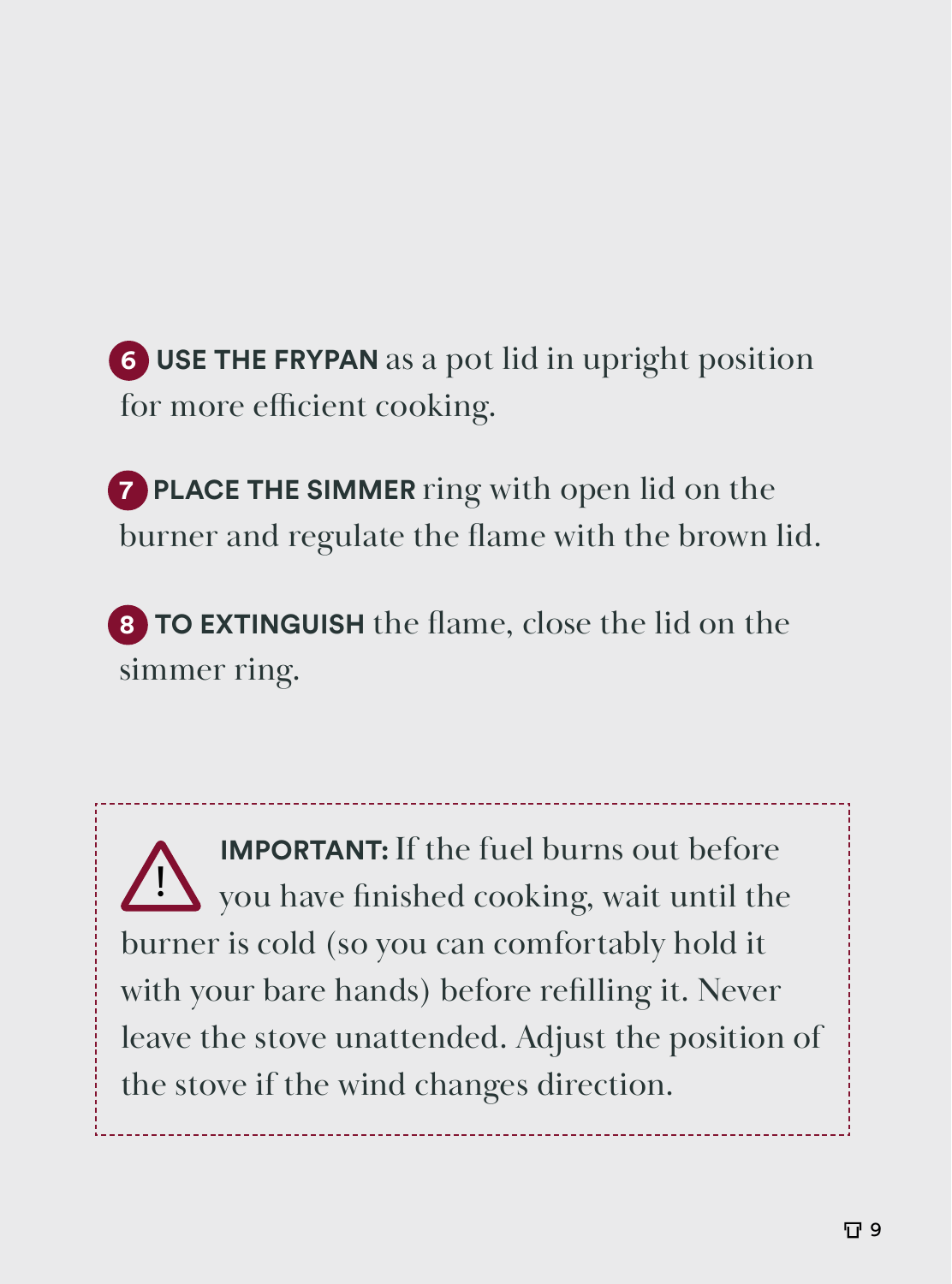

**1 STÄLL DET UNDRE** vindskyddet på plan mark, utan närhet till brännbart material och så vindskyddat som möjligt. Vänd hålen i vindskyddet mot vinden.

**2 FYLL SPRITBRÄNNAREN** med bränsle, maximalt 2/3 av dess höjd (ca 100 ml). Placera brännaren i det nedre vindskyddet.

**3 SÄTT DET ÖVRE** vindskyddet på det undre, och vrid för att de ska sitta ihop.

**4 FÄLL NER HAKARNA** för att använda en kastrull eller kaffepanna och fäll upp dem för att använda stekpannan.

**5 TÄND BRÄNSLET** i brännaren och placera kastrullen med mat/vatten i köket.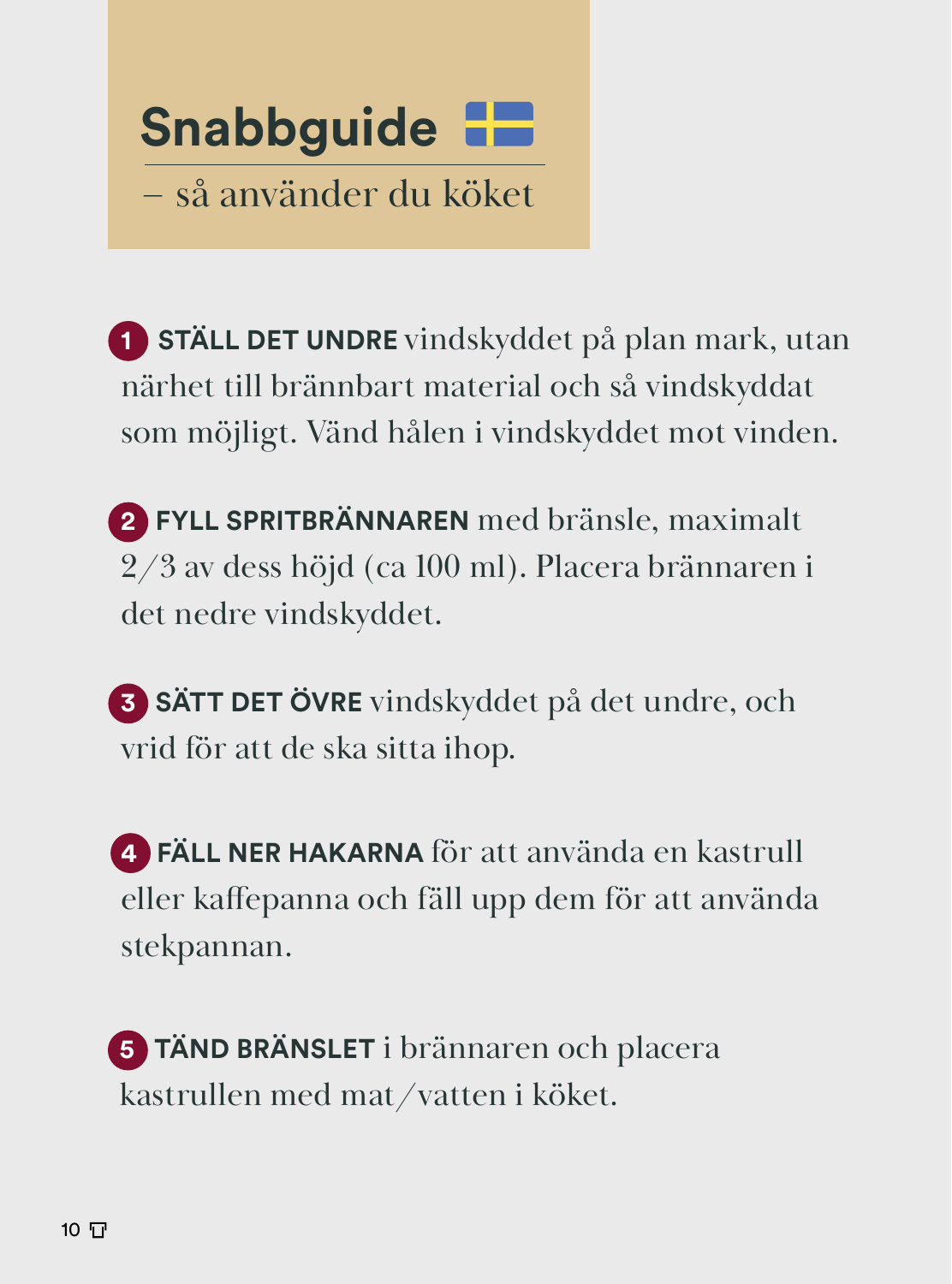**6 ANVÄND STEKPANNAN** som lock i rättvänt läge för snabbare och bränsleeffektivare matlagning.

**7 REGLERA LÅGAN** genom att placera sparringen med öppet lock på brännaren och reglera lågan med det bruna locket.

**8 FÖR ATT SLÄCKA** lågan, stäng locket på sparringen helt.

**VIKTIGT:** Om bränslet tar slut innan du är färdig med matlagningen måste du vänta till brännaren är kall (så pass att du kan hålla den med dina bara händer) Lämna aldrig det tända köket utan uppsikt. Om vinden ändrar riktning: vrid köket försiktigt så att hålen pekar mot vinden. !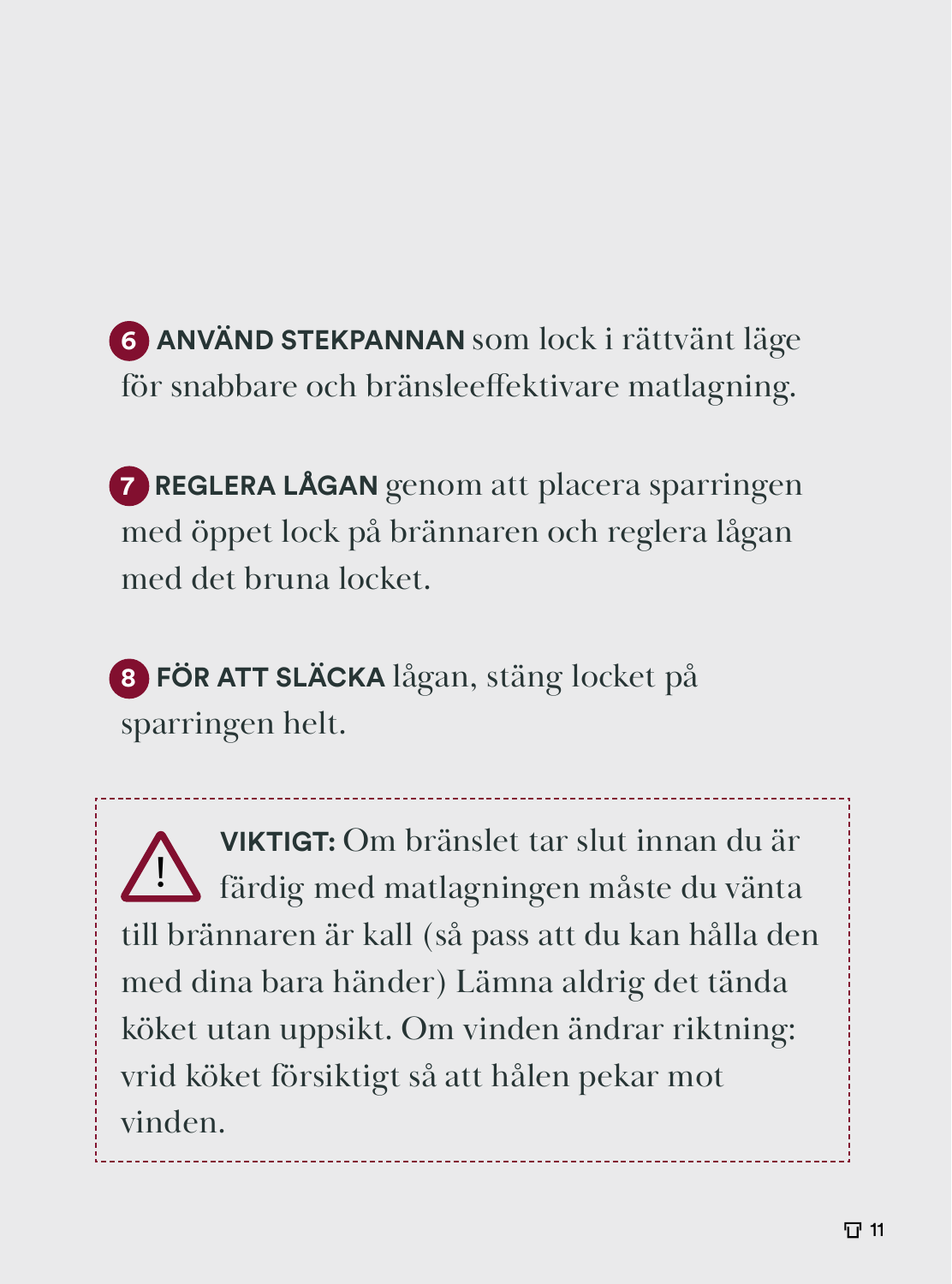

**1 STELLEN SIE DEN UNTEREN** Windschutz auf einen ebenen Untergrund, außerhalb der Reichweite von brennbaren Materialien und so windgeschützt wie möglich. Drehen Sie den Windschutz so, dass die Luftlöcher dem Wind zugewandt sind.

**2 FÜLLEN SIE DEN SPIRITUSBRENNER** zu maximal 2/3 (ca. 100 ml) seiner Höhe mit Brennstoff. Setzen Sie den Brenner in den unteren Windschutz.

**3 SETZEN SIE** den oberen Windschutz auf den unteren und schrauben Sie ihn fest.

**4 DIE DREI HAKEN** am oberen Windschutz klappen Sie zur Verwendung mit Kochtöpfen nach unten, mit Bratpfannen nach oben.

**5 ZÜNDEN SIE DEN BRENNSTOFF** an und setzen Sie den gefüllten Kochtopf in den Kocher.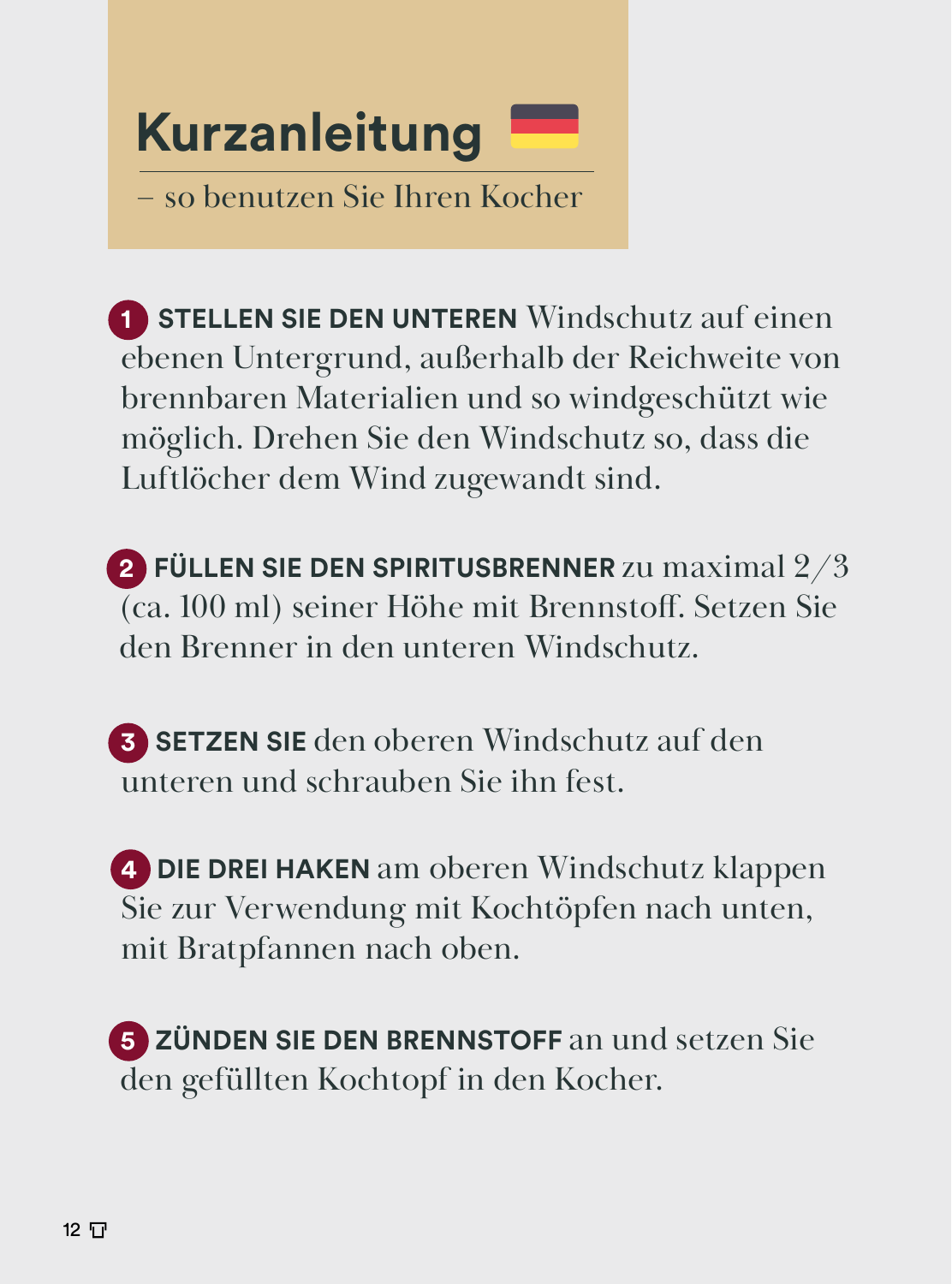#### **6 NUTZEN SIE DIE BRATPFANNE** als Deckel für den Kochtopf, um die Kochzeit zu verkürzen.

**7 SETZEN SIE** den Regulier- und Lösch-Aufsatz geöffnet auf den Brenner, um die Kochstärke zu reduzieren. Um die Flamme noch weiter zu drosseln, schieben Sie den braunen Deckel etwas weiter über die Öffnung des Ringes.

**8 UM DIE FLAMME GANZ** zu löschen, schieben Sie den Deckel vollständig über die Öffnung des Regulier- und Lösch-Aufsatzes.

**WICHTIG:** Wenn der Brennstoff ausgeht, bevor Sie mit dem Kochen fertig sind, müssen Sie warten bis der Brenner so weit abgekühlt ist, dass Sie ihn problemlos anfassen können bevor Sie ihn neu befüllen. Lassen Sie den Kocher während der Nutzung niemals unbeaufsichtigt. Wenn sich die Windrichtung ändert: drehen Sie den Kocher vorsichtig, sodass die Luftlöcher wieder dem Wind zugewandt sind. !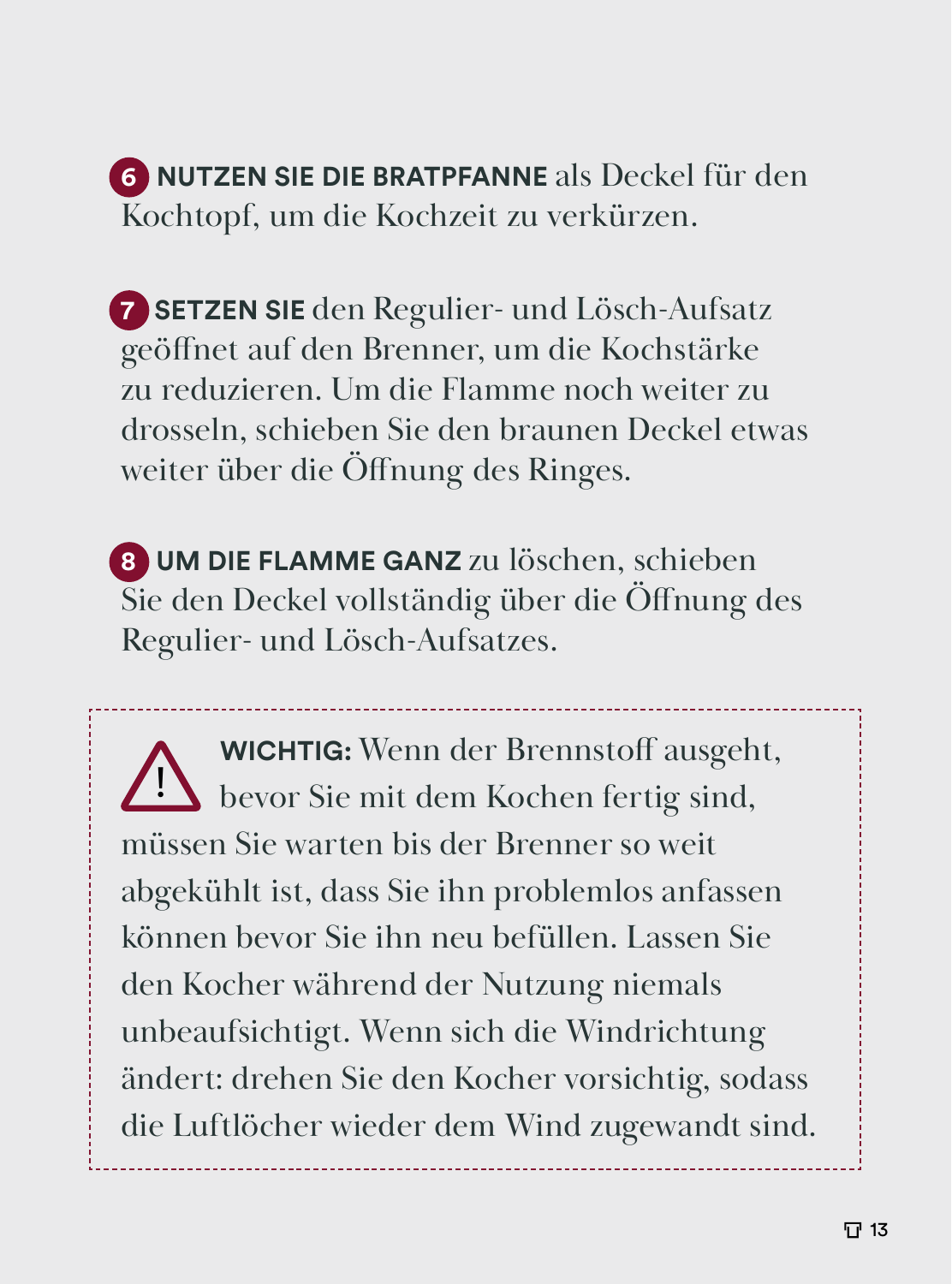## **Maintenance and care**

**WE HAVE PUT TOGETHER** some instructions for you to ensure safe trouble-free outdoor cooking and a long life for your stove. You can also find instructions and videos on our Youtube channel and website.

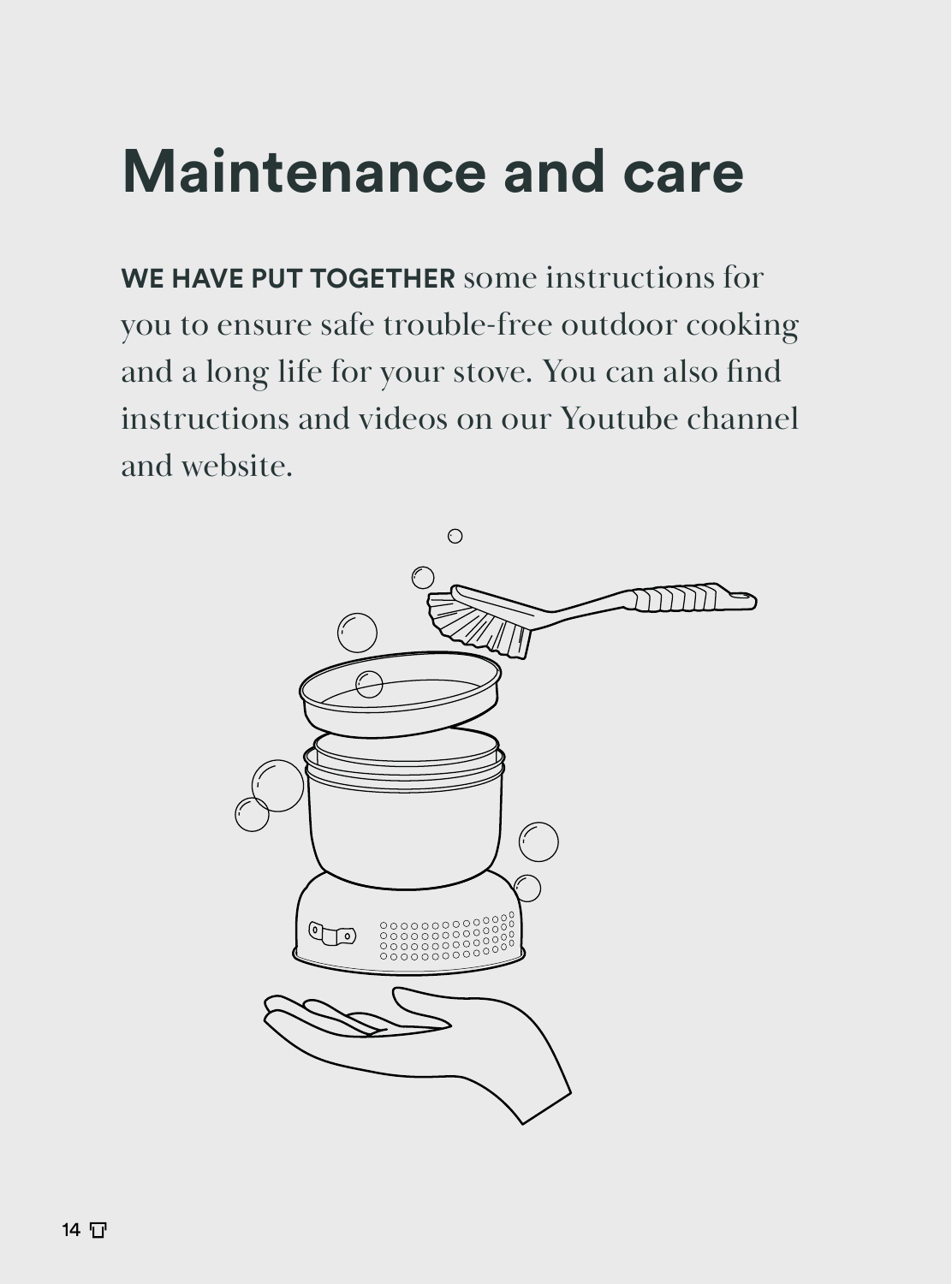## **The spirit burner**

#### Important notes

## i

- **USE TRANGIA'S** fuel bottle that has a safety closure and easy-pour feature.
- **FILL THE BURNER** to a maximum of 2/3 full (approx. 100 ml).
- **EMPTY THE BURNER** when you have finished cooking. Do not store fuel in the burner.



- **ONLY USE** alcohol-based fuel never petrol or other oil-based fuel.
- **NEVER REFILL** the burner with fuel before it is completely extinguished and has cooled down.
- **BE ABSOLUTELY 100%** sure the stove is not burning or still warm if pouring fuel back into the bottle.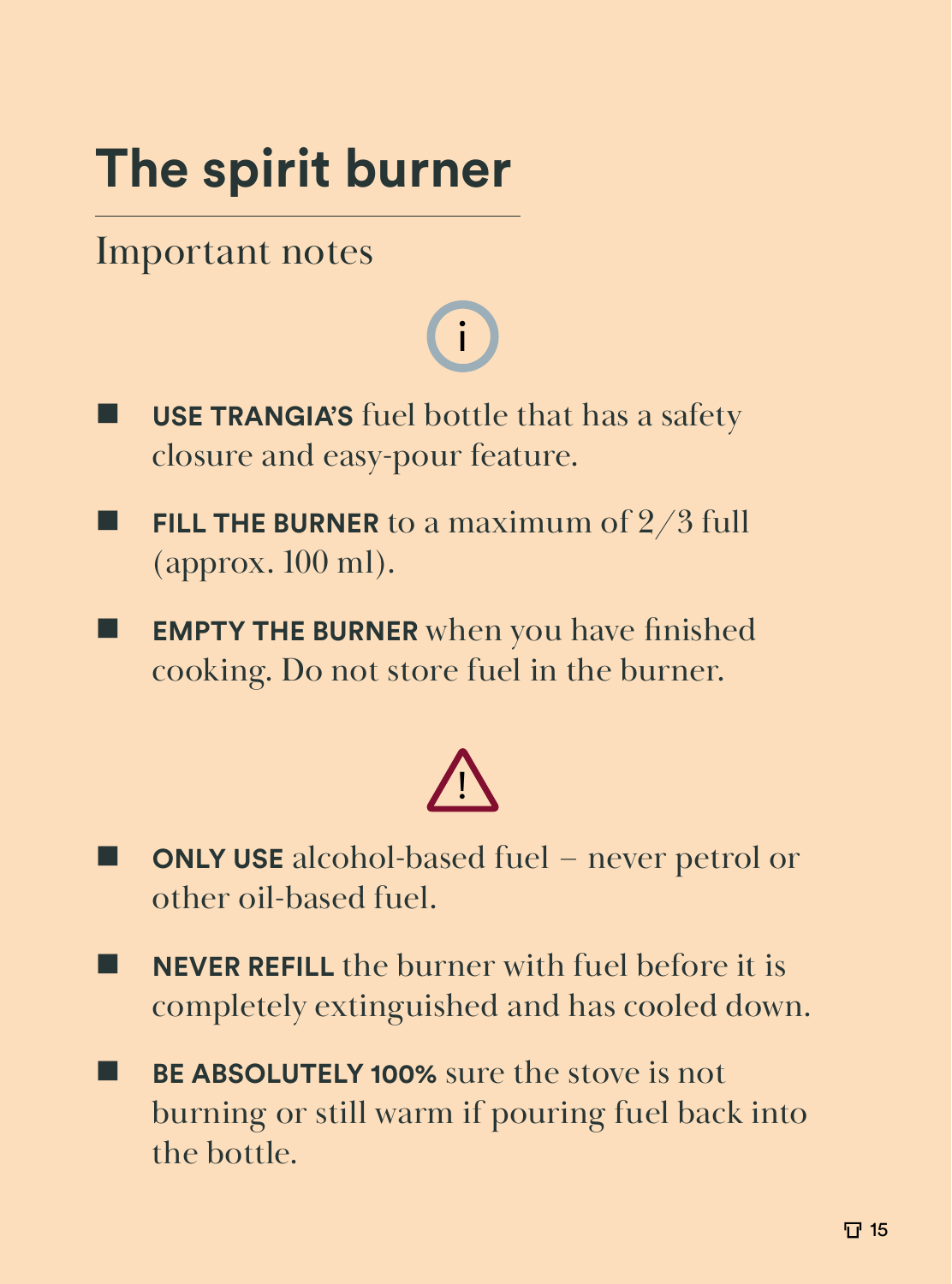## **Packing and storing**

- the easy way
- **MAKE SURE THE BURNER** is completely empty of fuel to avoid the risk of leakage.
- **STORE THE BURNER** in the yellow plastic bag to avoid corrosion.
- **PROTECT NON-STICK PANS** with the protective plastic sheet or the Multidisc.
- **POSITION THE STRAP** buckle at the side of the stove.
- **STORE YOUR STOVE** in a Trangia cover bag.
- **THE FUEL BOTTLE** is best transported in an upright position, such as in the side pocket of a backpack.
- **MAKE SURE ALL PARTS** are clean and dry before packing them away for storage.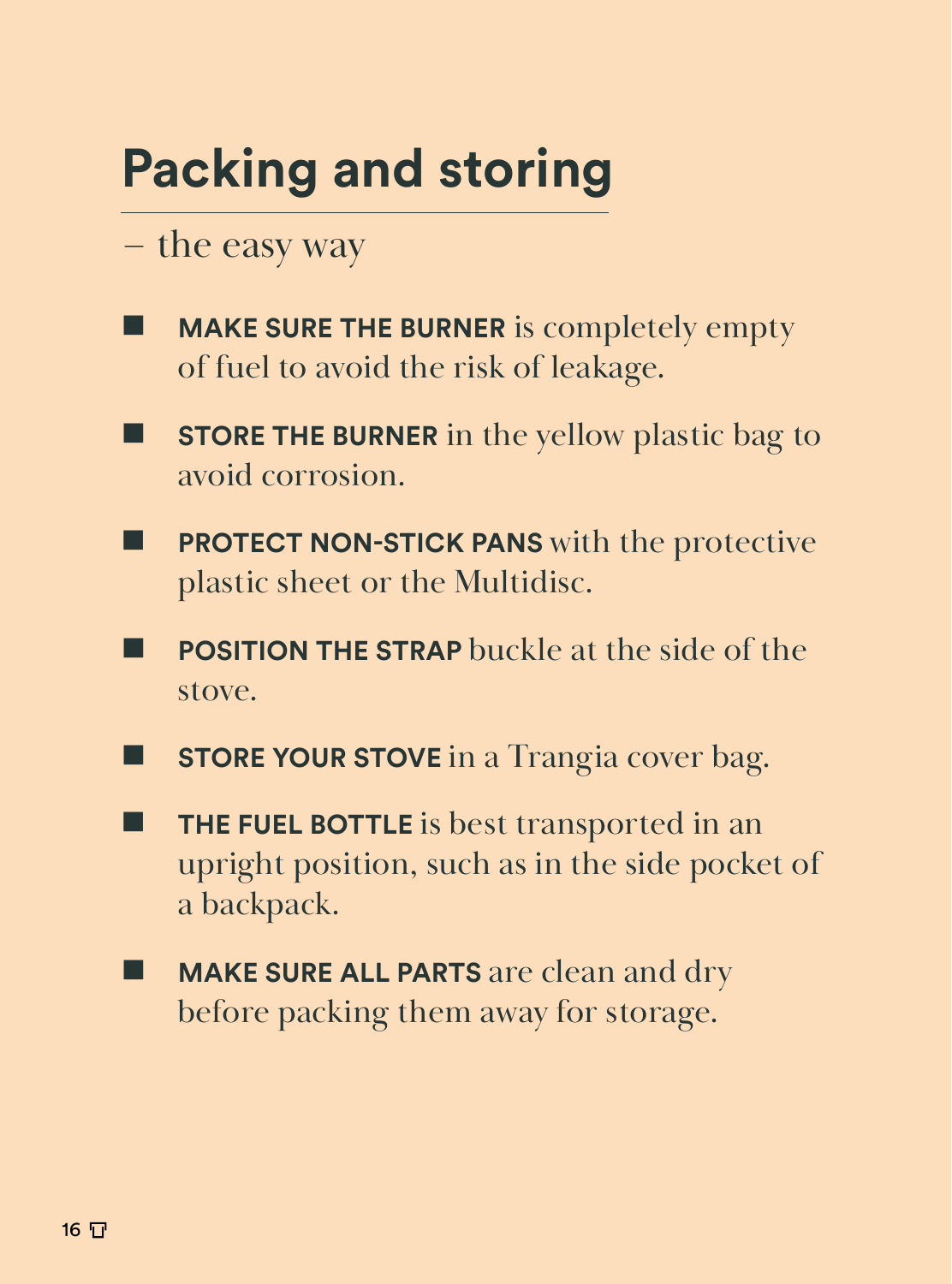## **Cleaning and caring**

– to ensure many years of use

- **DO NOT STORE FOOD** in the pots or pans – they should be washed directly after use.
- **WASH POTS AND PANS** and other parts with regular washing-up liquid and a brush/soft sponge.
- **IF YOU NEED A LITTLE EXTRA HELP:** use steel wool or Scotch-Brite (NOT on non-stick pans).
- **NEVER PUT POTS, pans or other** parts in your dishwasher – the chemicals used in dishwasher detergent destroy the aluminum's surface.



 **CLEAN THE OUTSIDE** of your pots and pans as well. If you are using gas there will be almost no need for this, but petrol or alcohol-based fuel is more likely to leave a sooty residue. This is easy to clean off, however.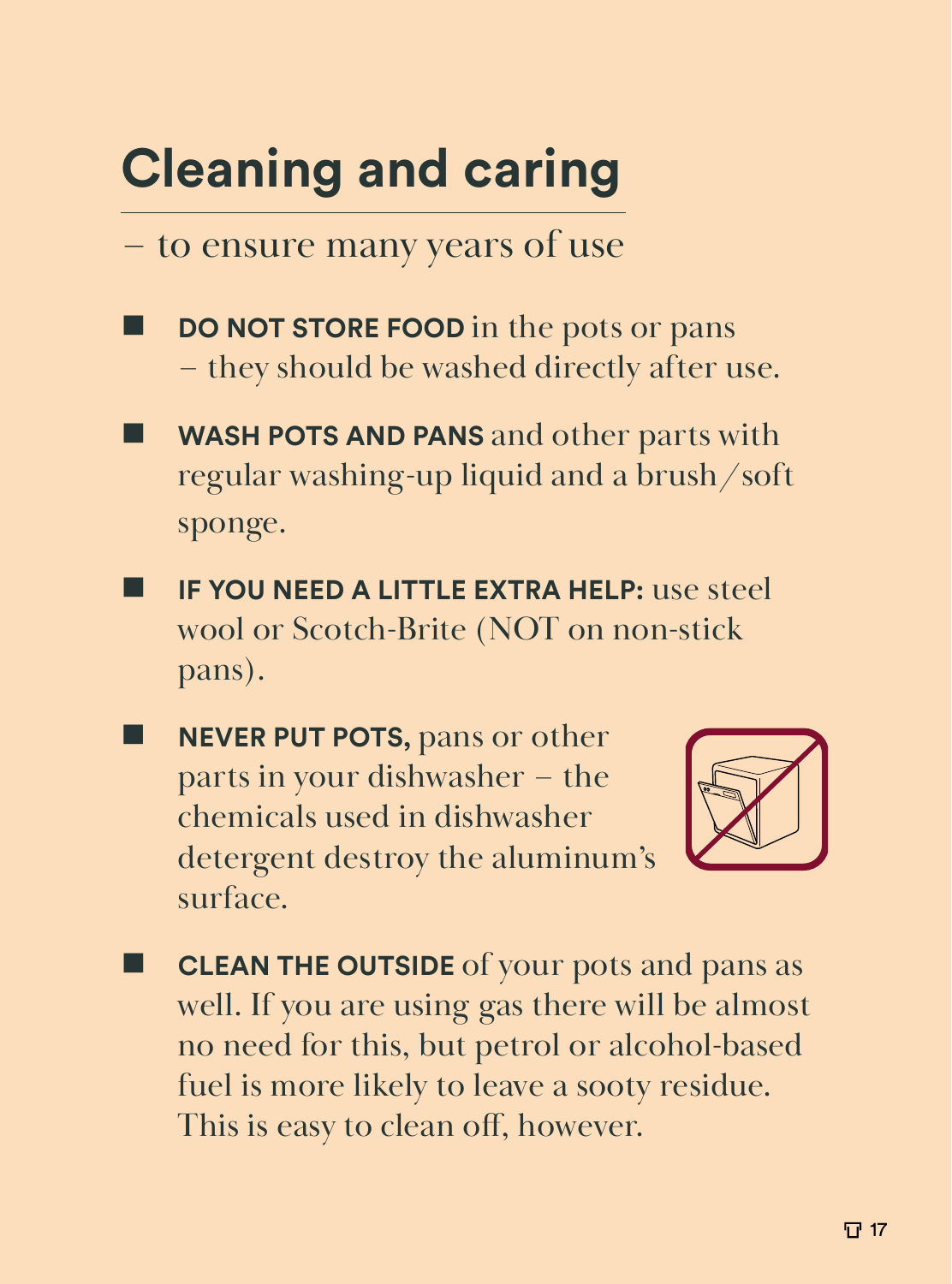## **Using a Trangia stove indoors**

**CAMPING STOVES** are designed for outdoor use. If you do need to use your stove indoors, for example during a power outage, please take note of the following:

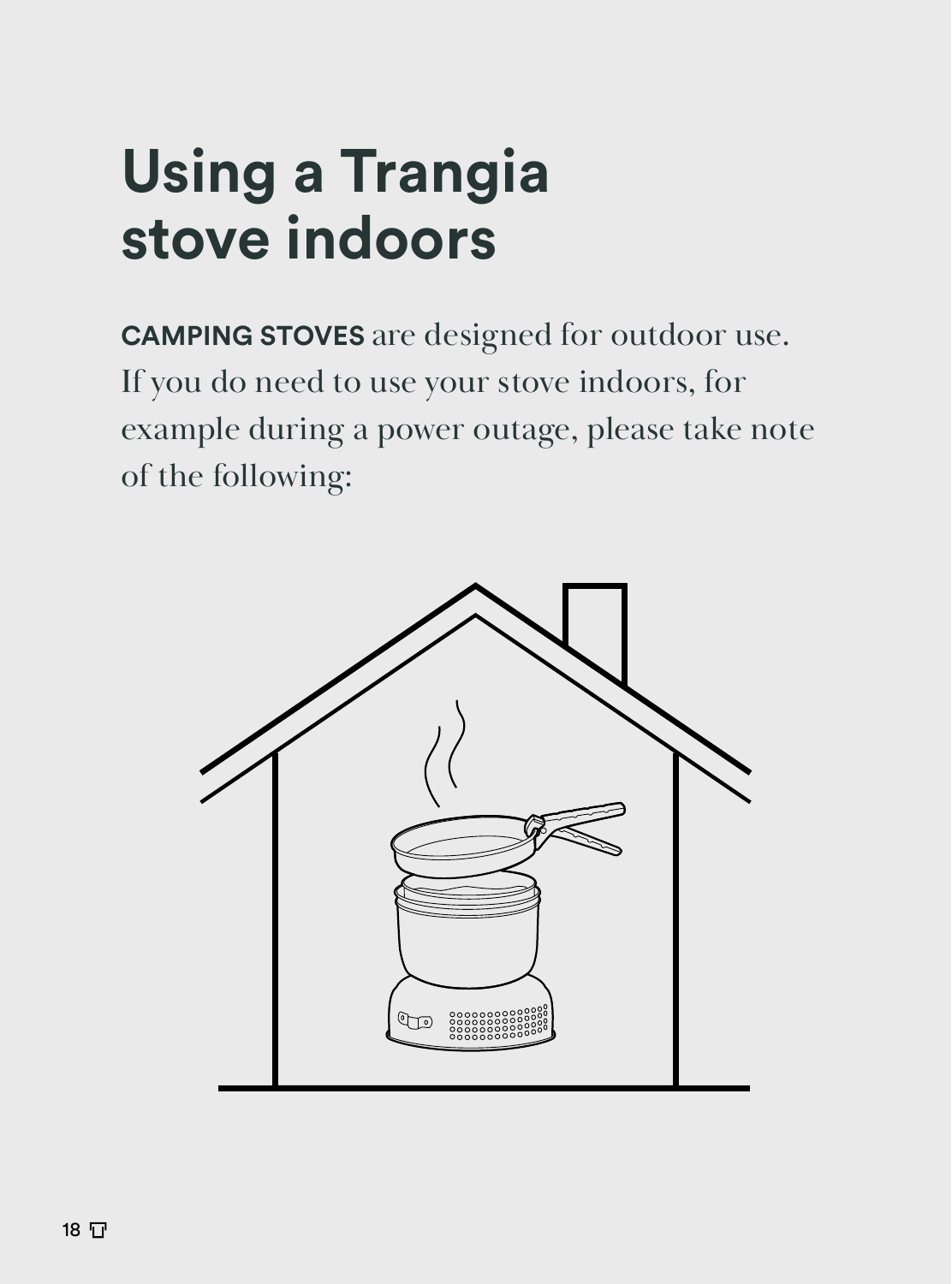- **READ THE USER INSTRUCTIONS** carefully and make sure you know how to use it outdoors.
- **TEST USING YOUR STOVE** outdoors first and cook an entire meal, so that you know how everything works and how you should handle your burner and fuel.
- **MAKE SURE THE SPACE** you are in has good air circulation. Avoid small spaces with poor ventilation. In an apartment, it is enough to have a window ajar.
- **PLACE THE STOVE** on a fire-safe surface, such as a baking tray.
- **MAKE SURE THERE** is free space above and around the stove so that nothing can catch alight.
- **NEVER LEAVE** a lit stove unattended.
- **USE THE HANDLE** to position the supports and other parts once burner has been lit.



User instructions are available on our<br>in website www.trangia.se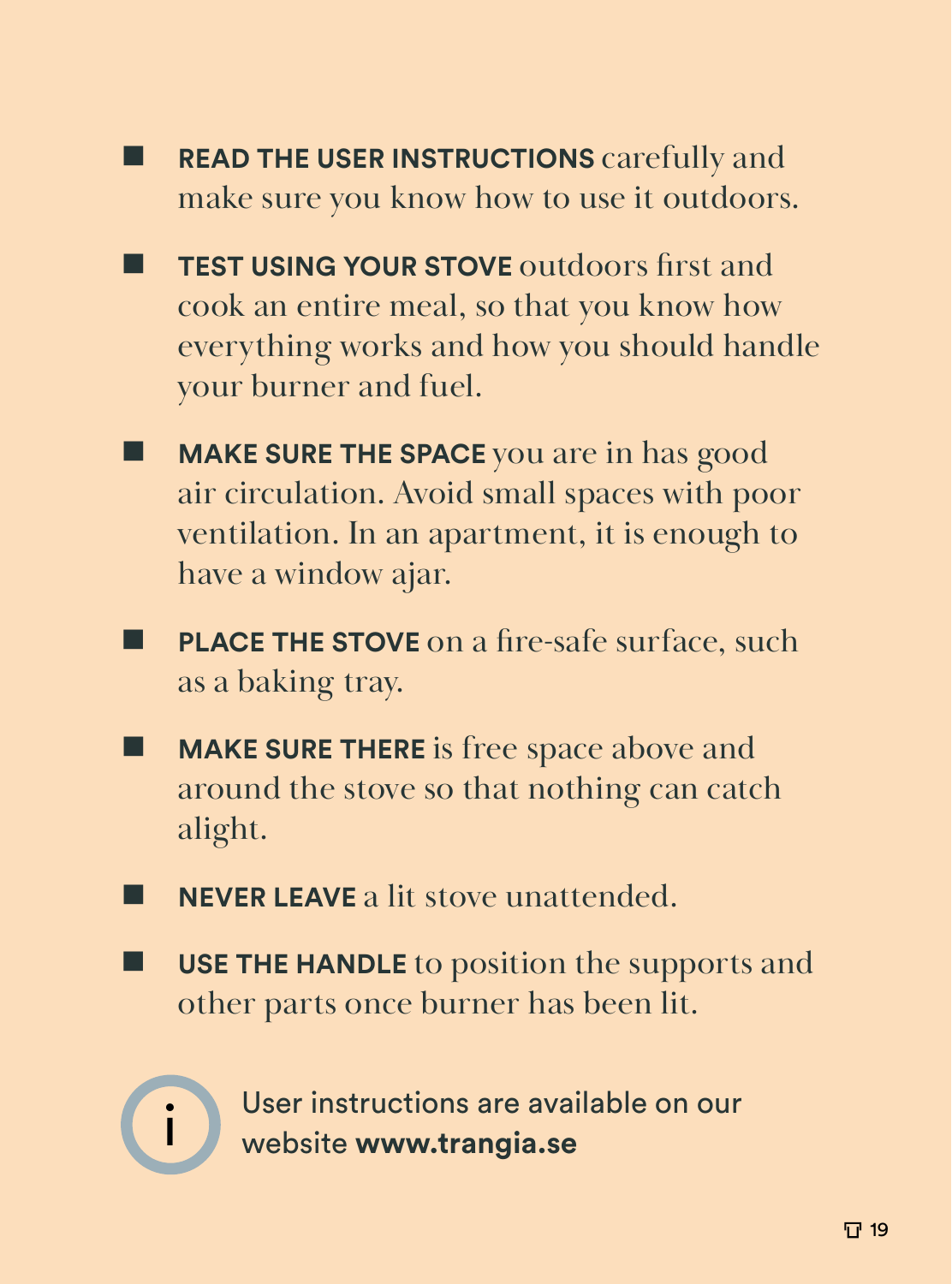## **Spirit Burner B25**

**SPIRIT BURNER FOR ALCOHOL-BASED FUELS.** Easy to use due to its simple construction. The simmer ring regulates the heat and is used to save fuel or to extinguish the flame. Works in all weather conditions. The spirit burner is compatible with all Trangia stoves.

**ONE FILLING** (approx. 100 ml, max 2/3 full) will burn for approx. 25 minutes. In temperatures below 0°C, the Preheater can be used for increased efficiency and shorter cooking times.

**MORE ABOUT THE** Preheater FV 21 on page 30-31.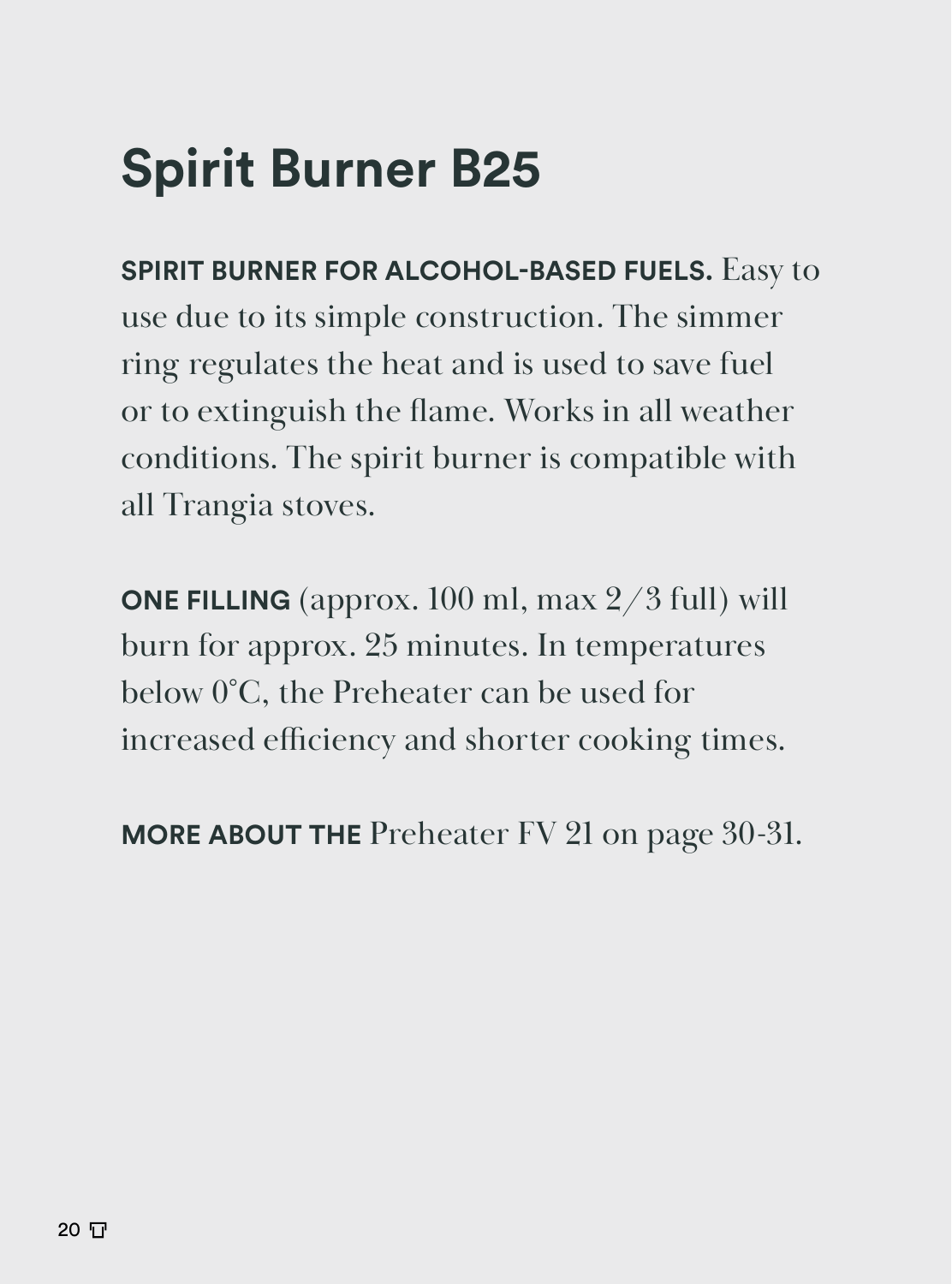

#### **WEIGHT:** 110 g.

**FUEL:** Alcohol based fuel (such as Methylated or bioethanol spirits)

**EFFECTIVE OUTPUT:** 1000 W/3500 BTU.

**BOILING TIME:** Approx. 10 minutes for 1 litre of water. This varies according to weather and quality of fuel.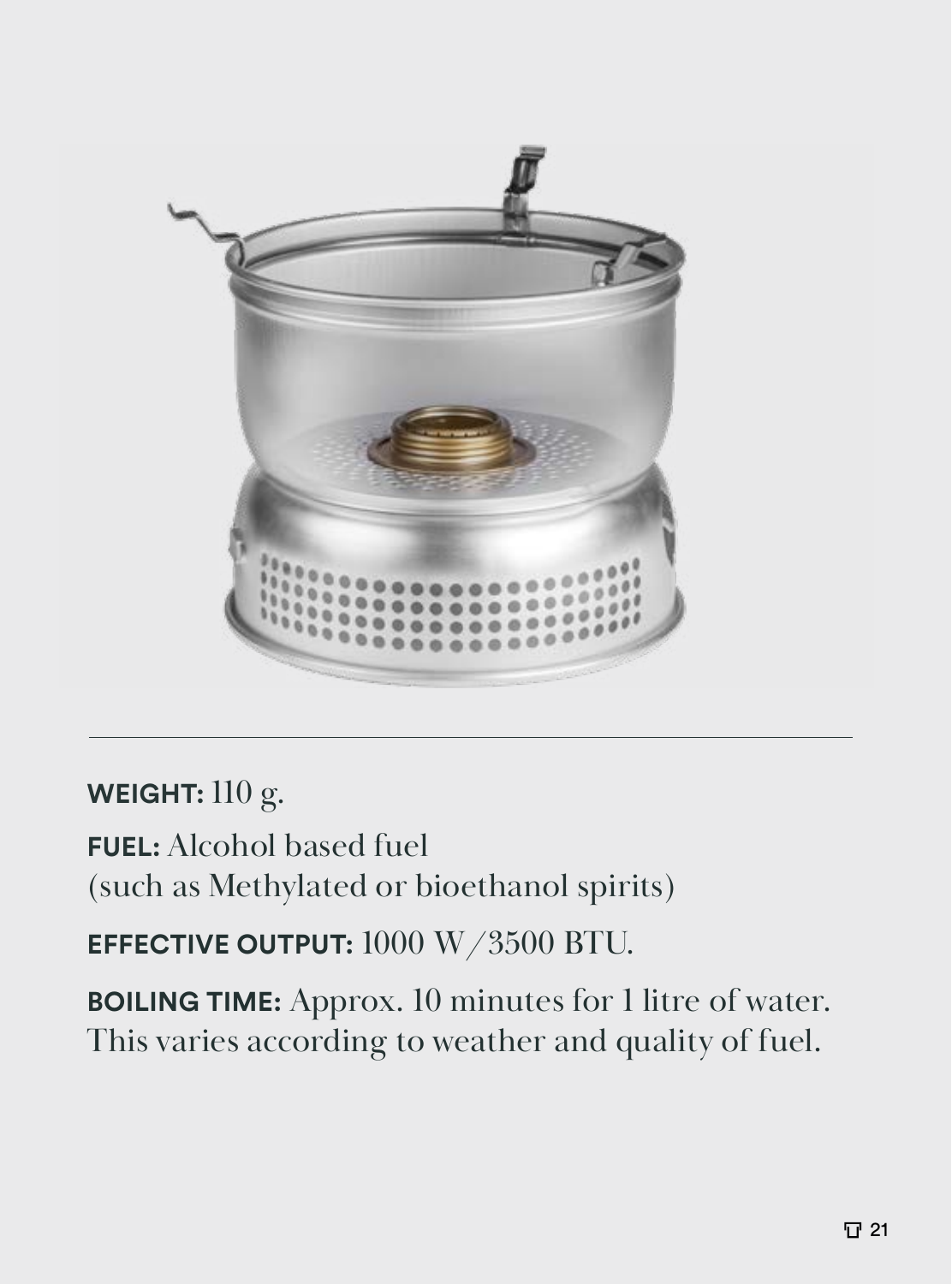## **Gas Burner GB 74**

**THE GAS BURNER** is compatible with all Trangia stoves except the Mini Trangia. Fits all propane/ butane gas containers with threaded valves that meet the international standard EN417. The gas burner is easy to use, has fast cooking times and keeps the pans soot free. For trouble-free use and advice on cleaning and care, read the instructions provided with the burner.

**GAS CONSUMPTION:** 150 g/h. A gas canister of 230g will burn 1.5 hrs on full power.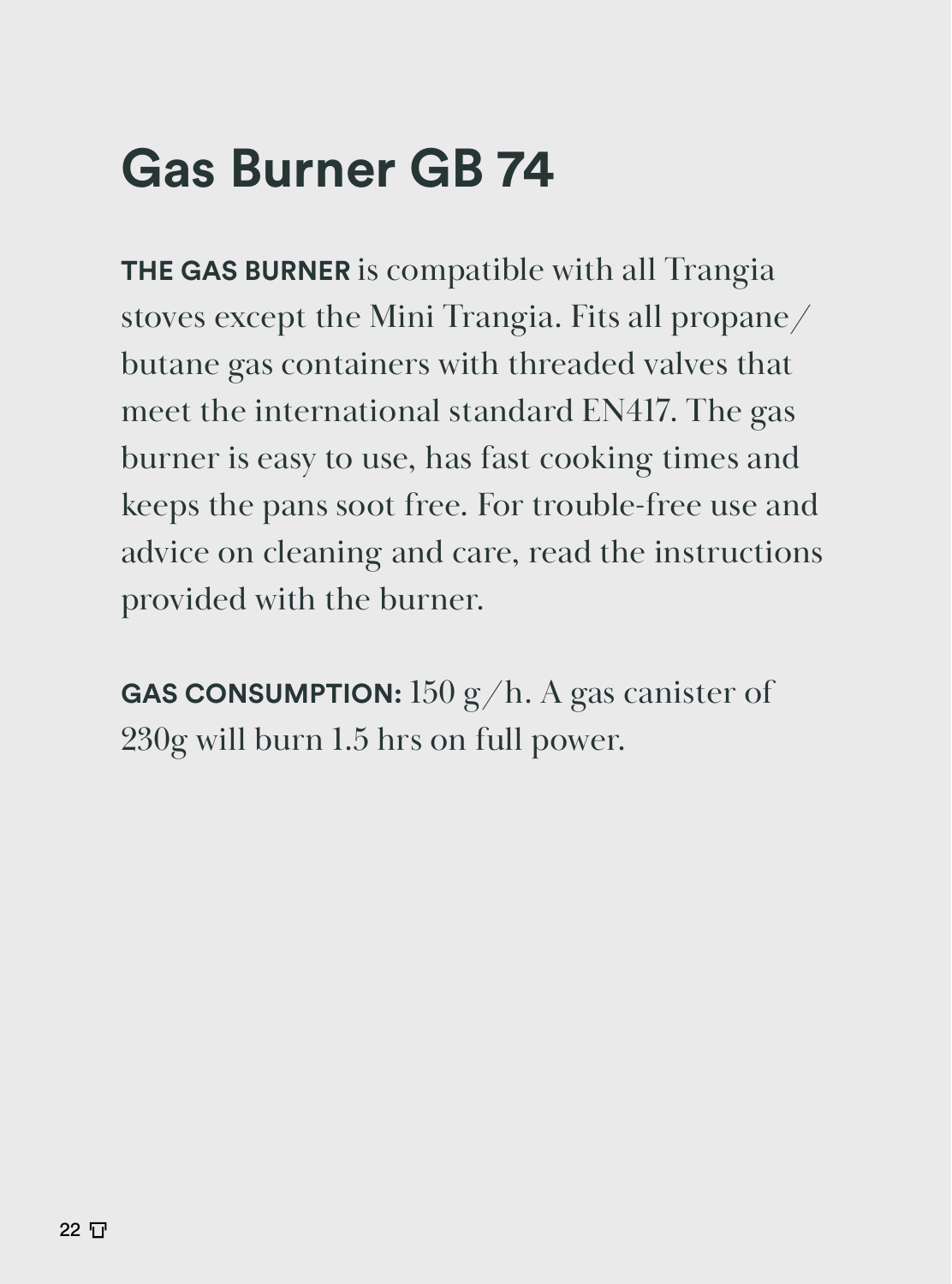

**WEIGHT:** 180 g.

**FUEL:** Butane/propane canister.

**EFFECTIVE OUTPUT:** 2100 W/6700 BTU.

**BOILING TIME:** Approx. 3.5 minutes for 1 liter of water.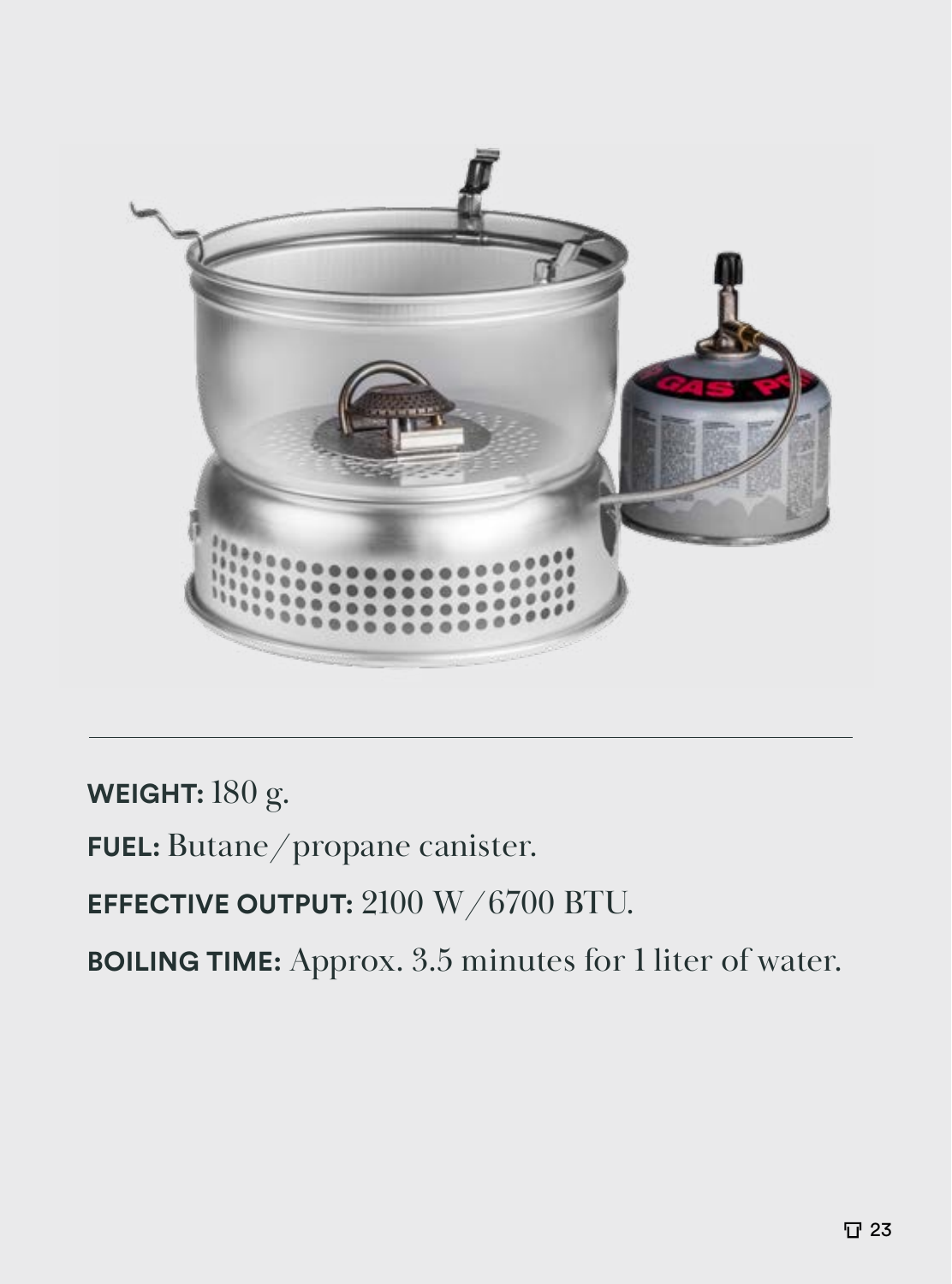## **Multifuel Burner X2**

**THIS BURNER IS A FAST** alternative and especially suitable for extreme weather conditions. The multifuel burner only fits the Trangia stoves in series 25 and 27. Burns on liquid fuel and can also be used with gas. Fits all propane/butane gas containers with threaded valves that meet the international standard EN417.

**WE OFFER A SPECIAL** service kit (Art.no 750100) for our Multifuel burner. It contains the most important spare parts that can wear out or need to be changed. For trouble-free use and advice on cleaning and care, read the instructions provided with the burner.

**CONSUMPTION:** Gas 116g/h. Alkylated petrol 2dl/h.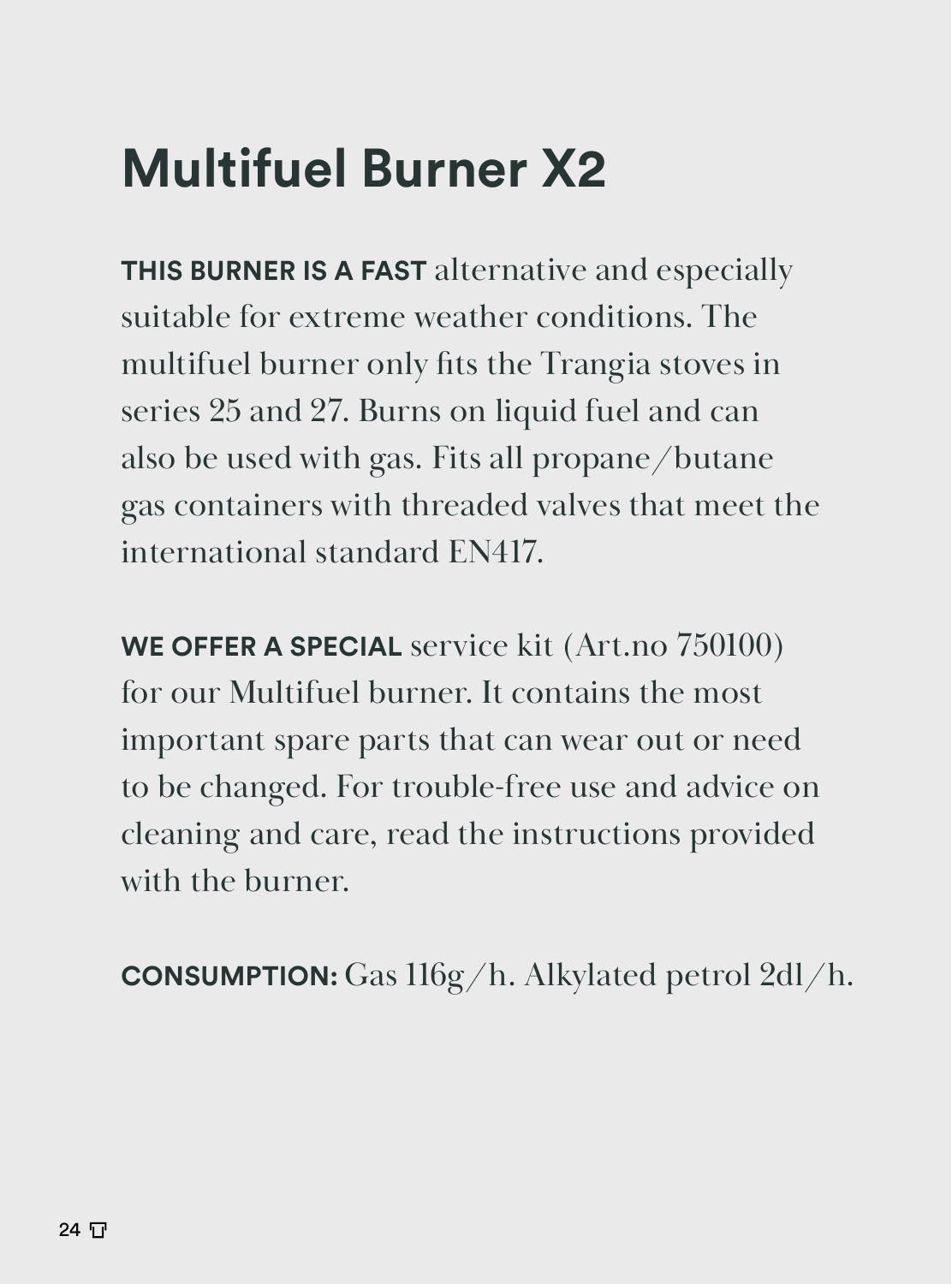

#### **WEIGHT:** 525 g.

**FUEL:** Butane/propane canister or liquid fuel such as chemically clean petrol (alkylate petrol or Primus Powerfuel).

**EFFECTIVE OUTPUT:** 1500 W/5200 BTU (petrol).

**BOILING TIME:** Approx. 4.5 minutes for 1 litre of water.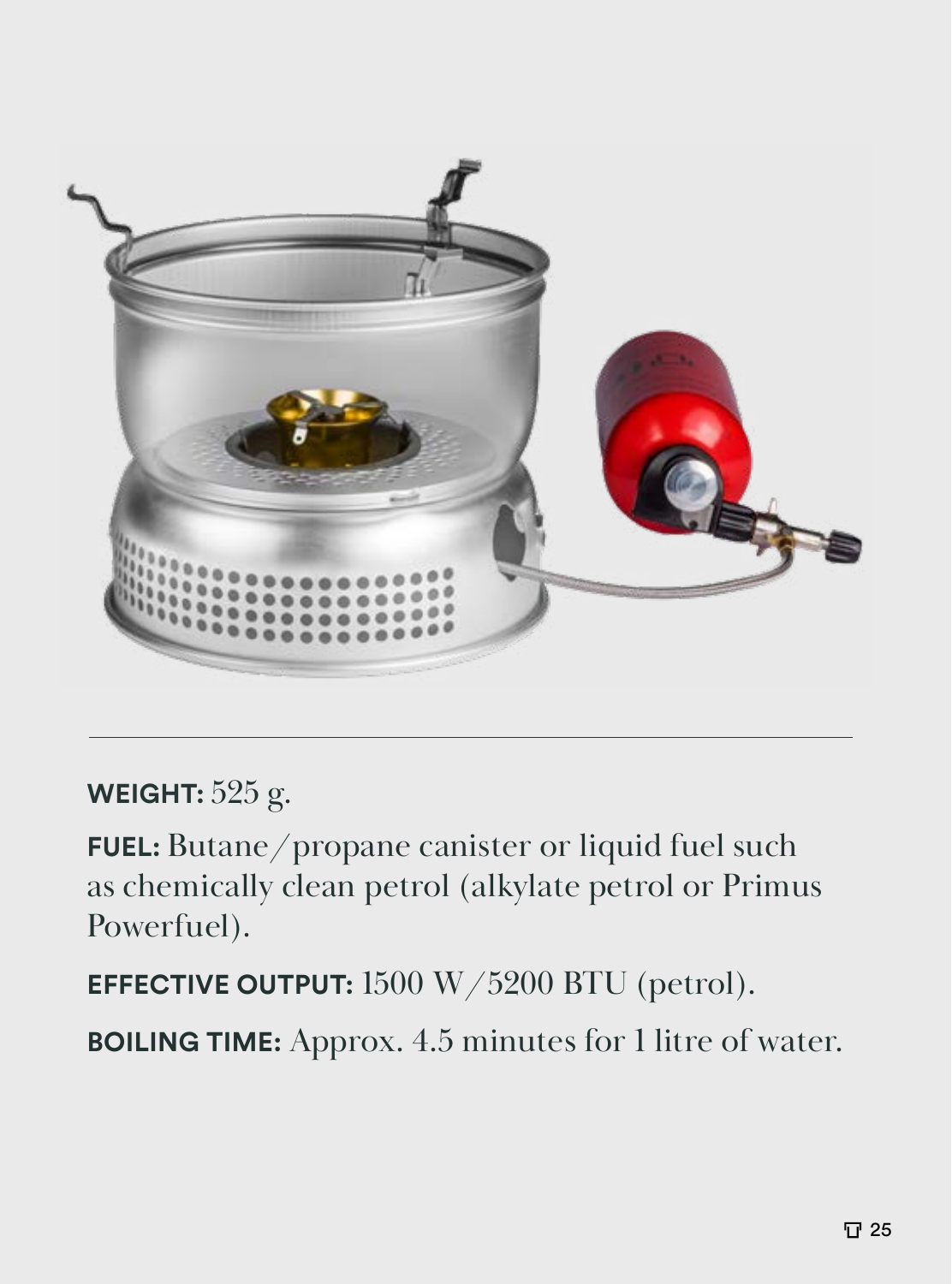## **Gel Burner B24**

**THE GEL BURNER IS A** simpler type of burner and consists of a cup with lid that is used with gel or solid fuel. Suitable when traveling and you have simple cooking needs – for example, if you only need to boil water or if you want to avoid gas cartridges or liquid fuel.

**THE GEL BURNER IS** compatible with all Trangia stoves. Gel and tablets can also be used as fire starters for the campfire. The availability of these fuels varies depending on country.

**A LIST OF FUELS** and what they are named in different countries is available on our website:

**www.trangia.se/en/fuel-list**

**OR SCAN THE QR CODE**

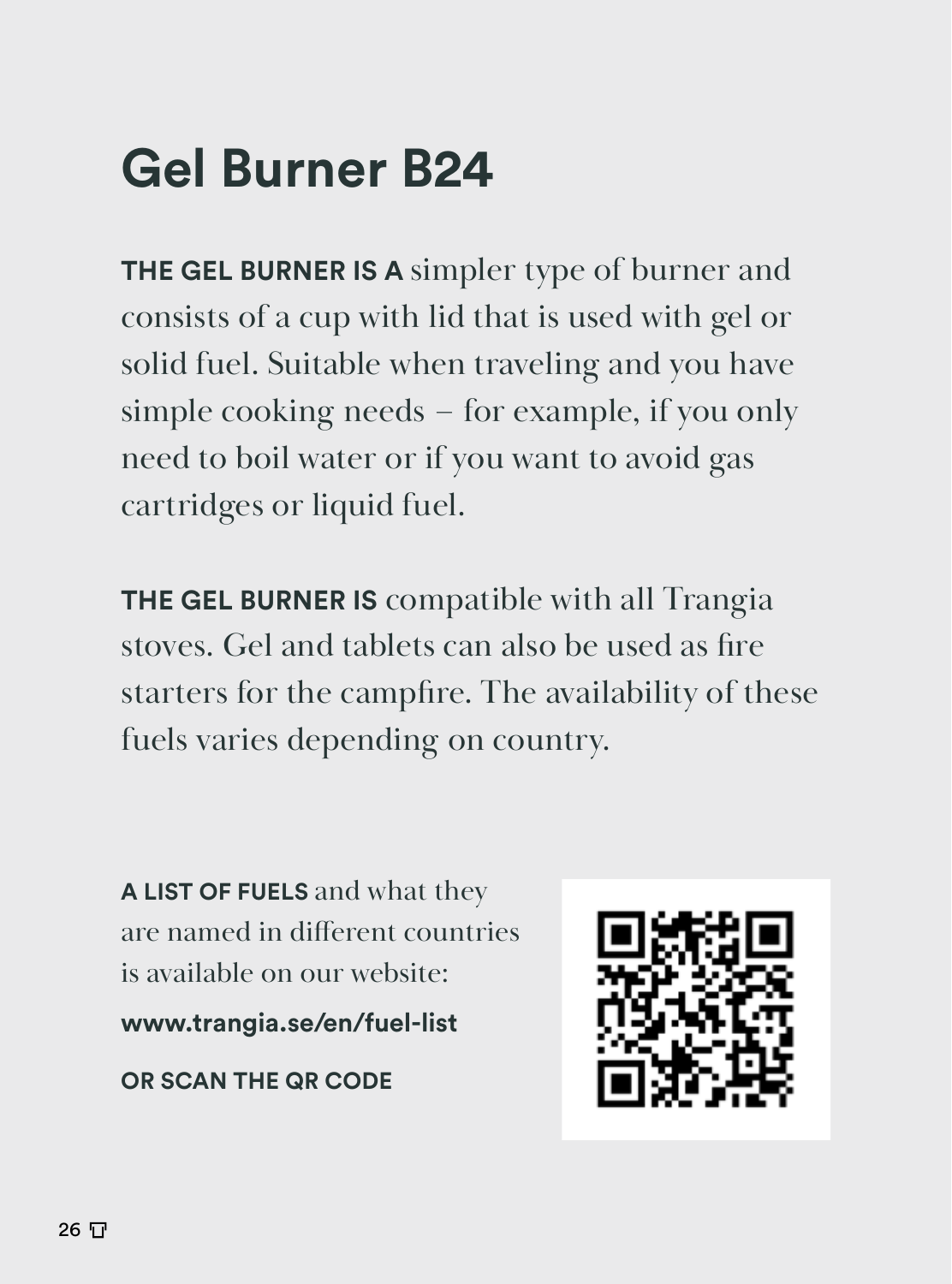

**WEIGHT:** 18 g.

**FUEL:** Gel or solid fuel tablets.

**EFFECTIVE OUTPUT:** Varies widely depending on fuel used.

**BOILING TIME:** Approx. 7 minutes for 1 litre of water (gel).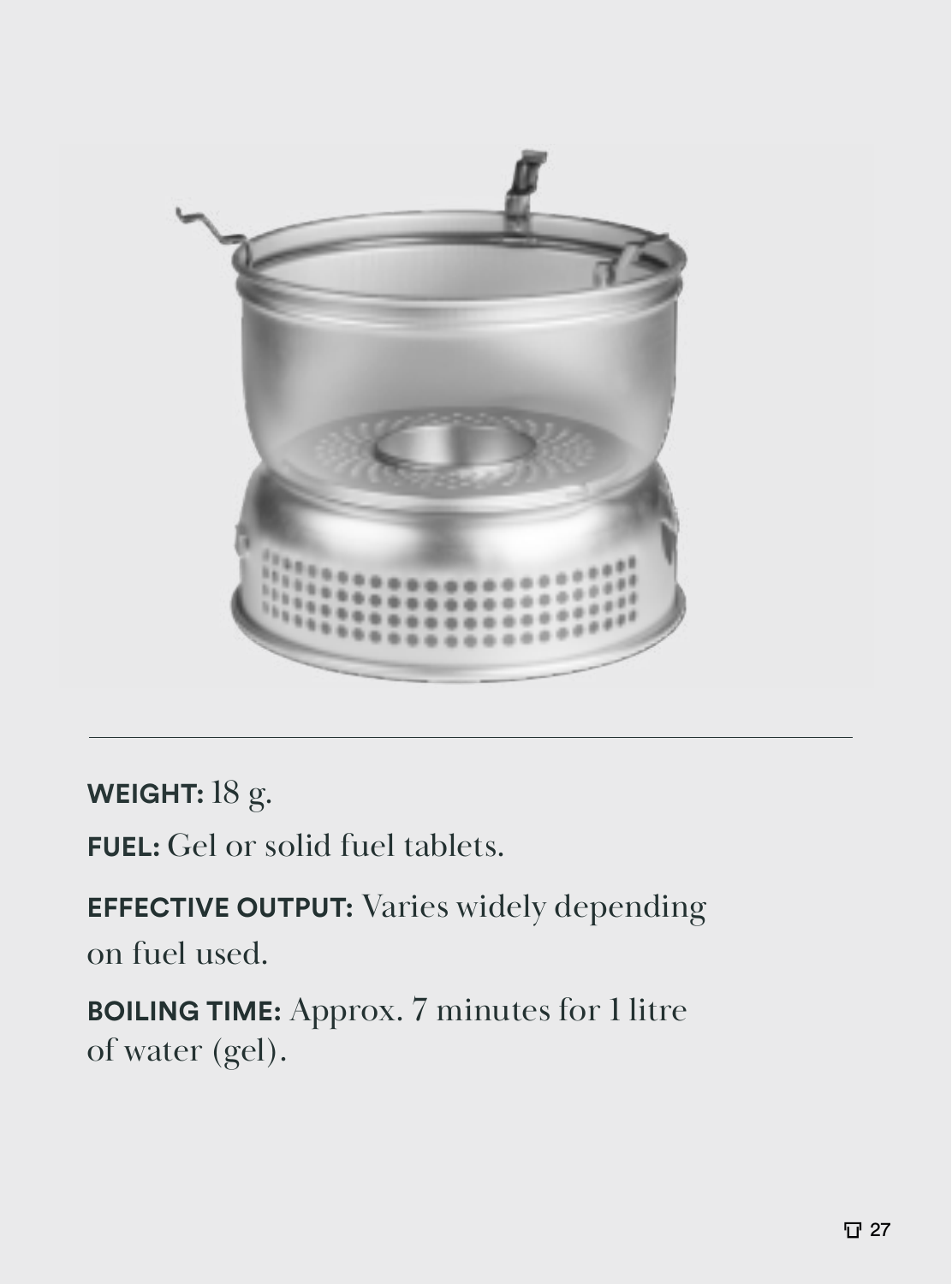

# Stove dimensions **Stove dimensions**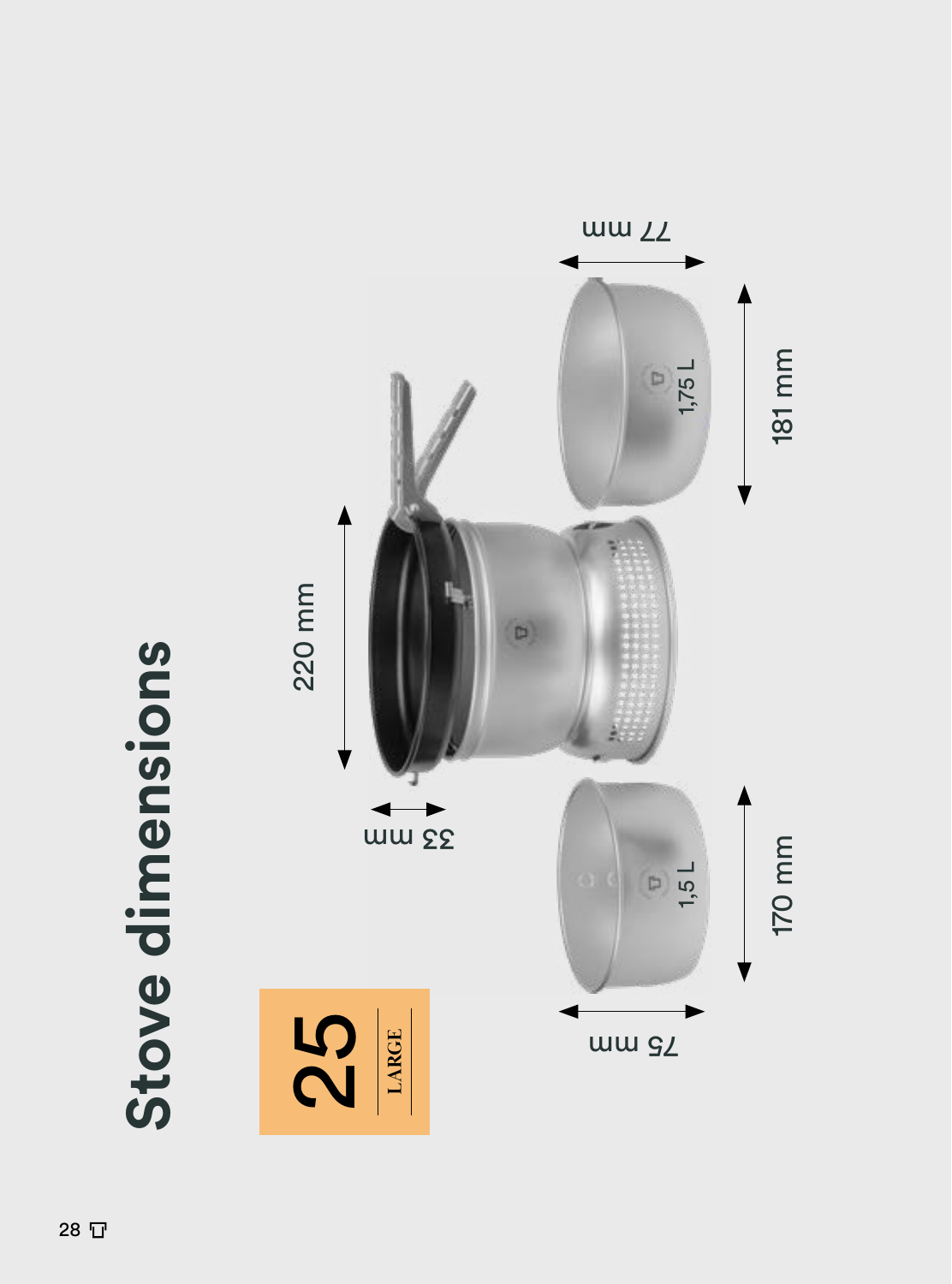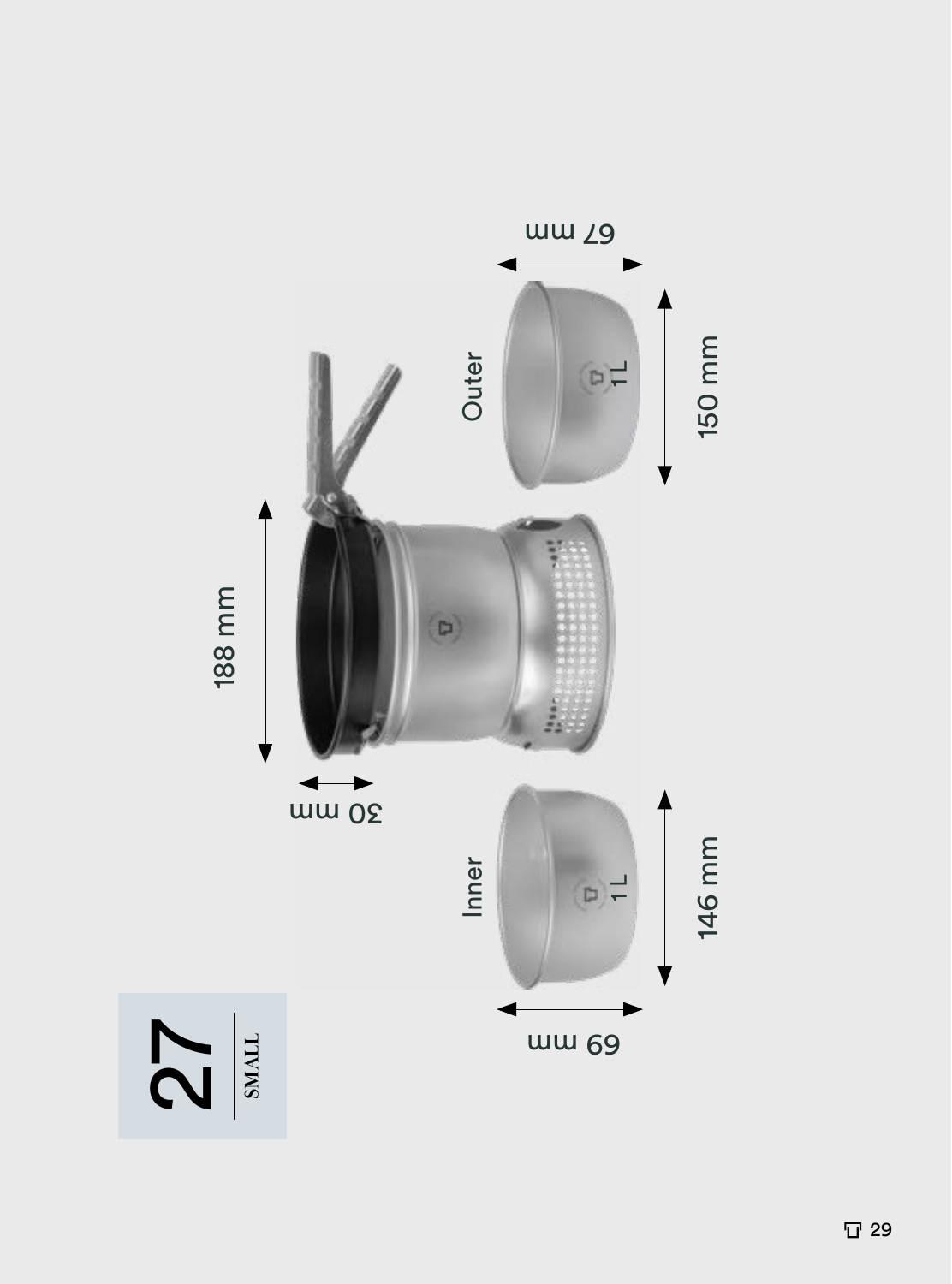## **Using the preheater in winter conditions**

**IN COLD TEMPERATURES,** you may need to preheat the spirit burner for optimum efficiency.

- **PUT A FEW DROPS** of fuel on the absorbent pad in the preheater and attach it to the base of the burner.
- **FILL THE BURNER** with fuel.
- **LIGHT THE FUEL** in the preheater and place it together with the burner in the lower part of the windshield.
- **LIGHT THE BURNER** and start cooking as usual.
- **THE FUEL IN THE** preheater will burn out after about two minutes.
- **THE FLAMES MAY BURN** higher than usual before the preheater burns out; keep an extra watchful eye on the stove during this time.

Watch our instruction videos on our Youtube channel.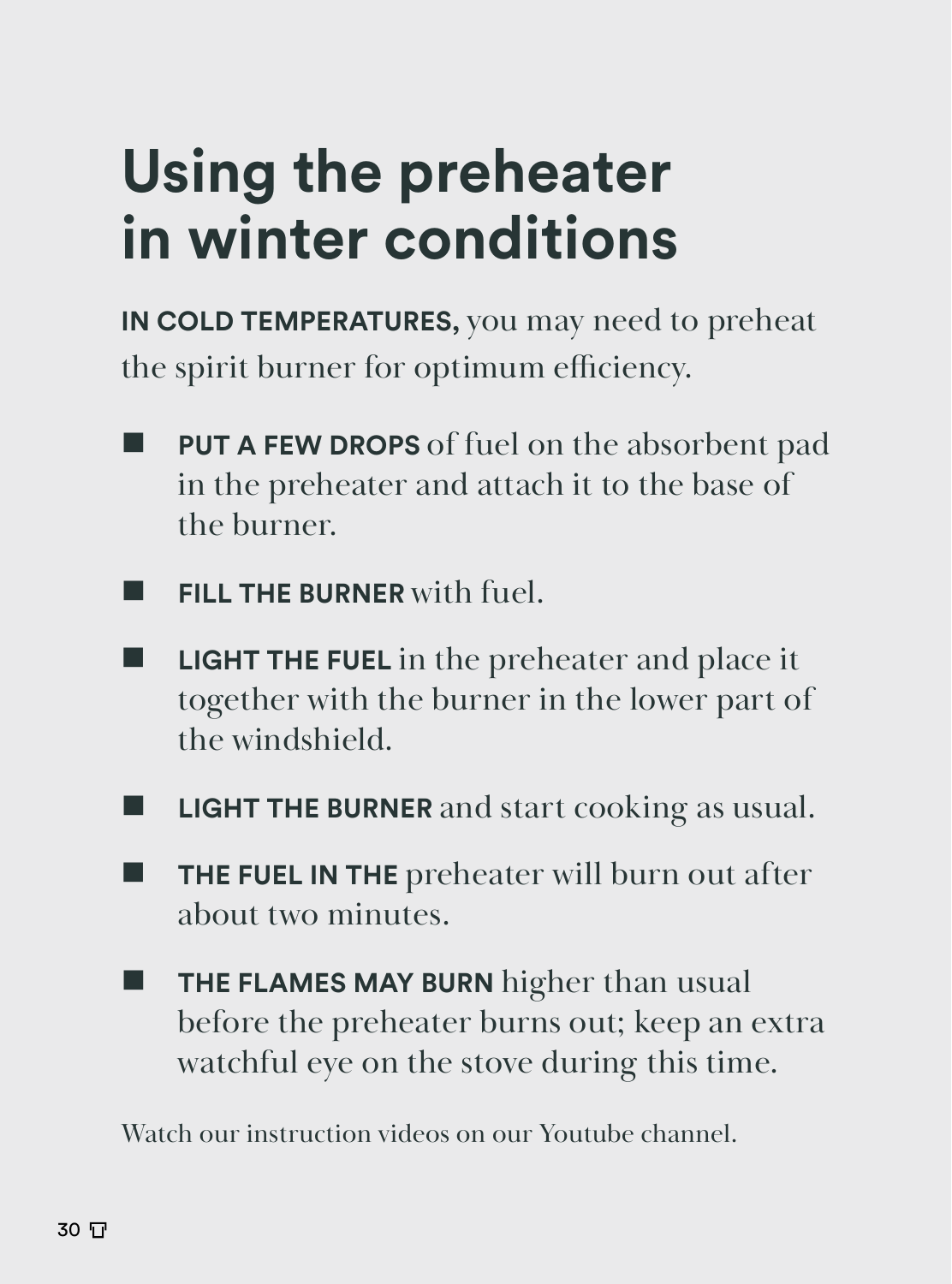